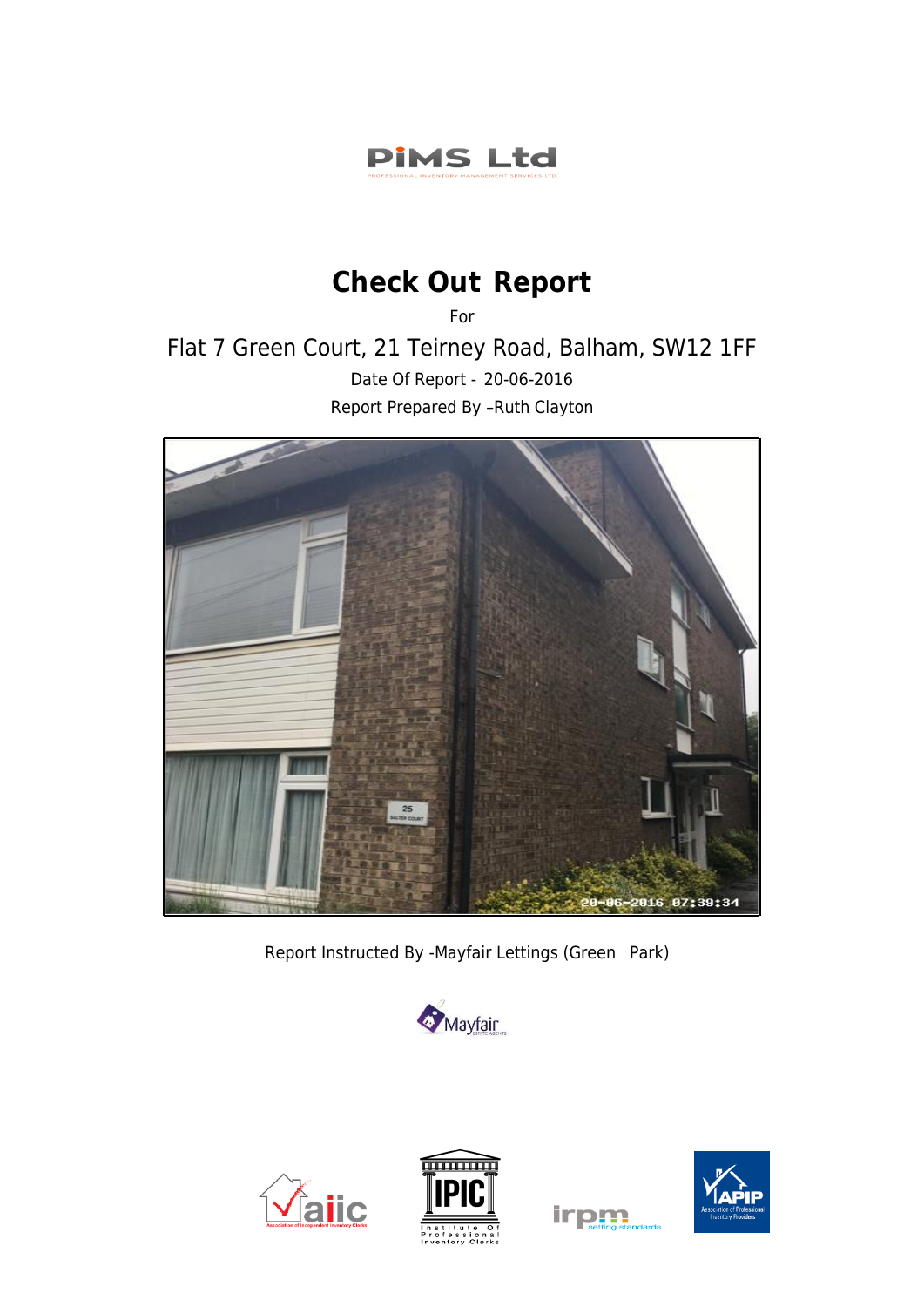# **CONTENT**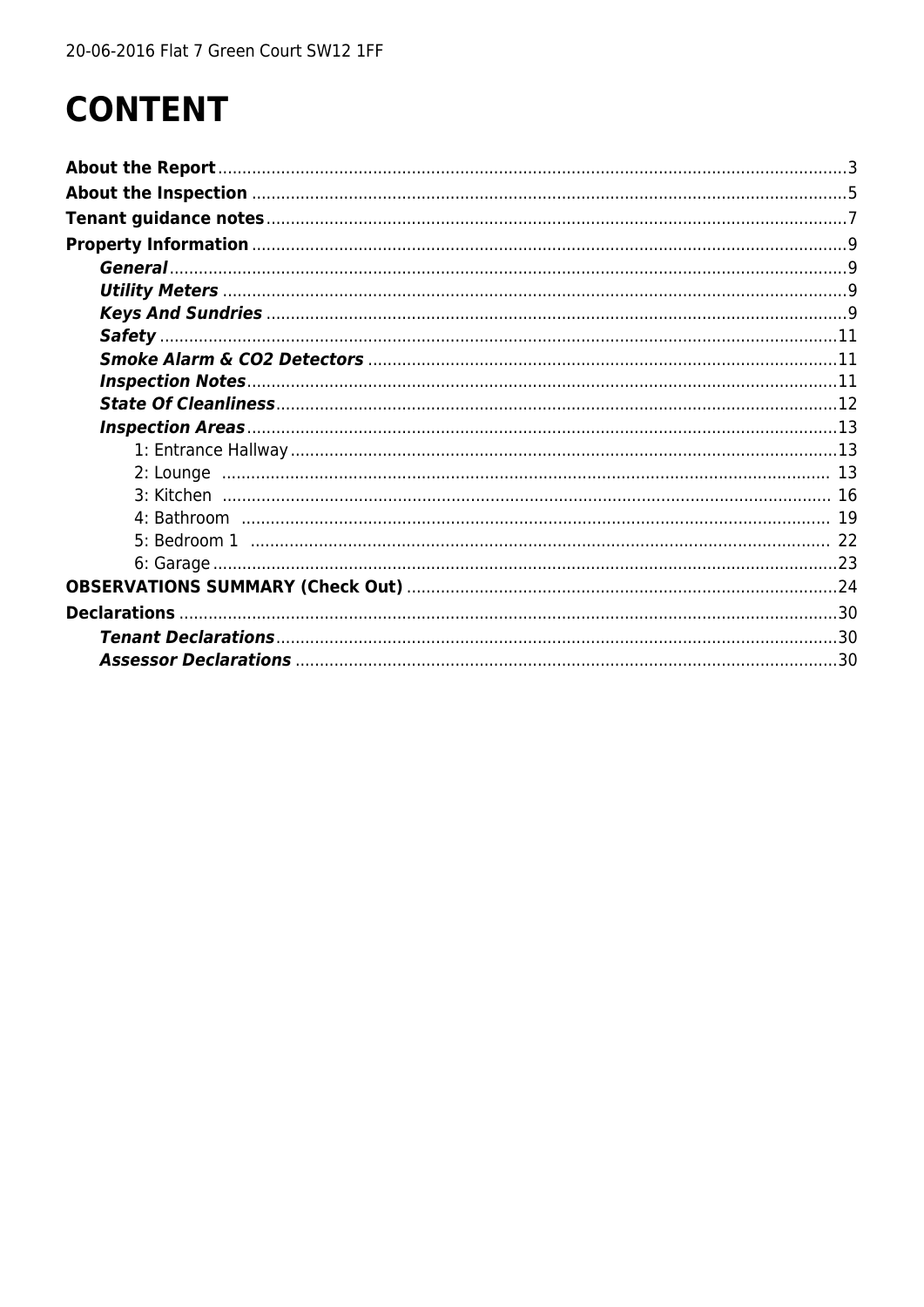### <span id="page-2-0"></span>**About the Report**

#### **This Report:**

This report provides an impartial and easy to follow Inventory / Check In / Check Out / Schedule of Condition for each of the main features of the property on a room by room basis, together with details of its contents if present. It has been prepared on the understanding that where no comment on the condition of an element or item is made by the inventory assessor, the element or item is taken to be in good serviceable condition and without defects. This report will specifically comment on, and identify defects or elements in poor condition that have been observed during the inspection and will be described in the narrative of the report / evidenced in the photographs contained in the report.

Where the words 'silver', 'chrome', 'oak', 'pine', etc are used, it is understood that this is a description of the colour and type of the item and not the actual fabric. The description of the listed items is for identification purposes only. New items will only be described as such when they are in a new building, still in their wrappings, or with a receipt. Reference to wall numbers, i.e. wall #1, will always be the wall that the door or entrance way is situated in and then round in an anti clockwise motion from there.

Where an inventory report is compiled at an old property, it must be understood that the condition of the fabric and contents are normally age worn and age marked unless otherwise noted.

#### **What this report does not tell you:**

The person preparing this report is not an expert on fabrics, woods, materials, antiques etc: nor a qualified surveyor or Valuer. This report will not necessarily mention structural defects and does not give any advice on the cost of any repair work, or the types of repair which should be used. Fixtures and fittings are listed and described; they are not tested and no comment is made as to the working condition.

#### **What is inspected?**

The inventory assessor carries out a visual inspection of the inside of the main building together with any contents and will carry out a general inspection of the exterior elements, gardens, contents and any permanent outbuildings. Inaccessible areas and loft areas will not be inspected.

Belongings left by the landlord in a locked room or outbuildings will not be included and are the sole responsibility of the landlord. Items of little monetary value are listed and described generically; i.e. a bookshelf could be described as containing 'a number of paperback books'. Similar items will include used bedding, used kitchen utensils, tableware etc.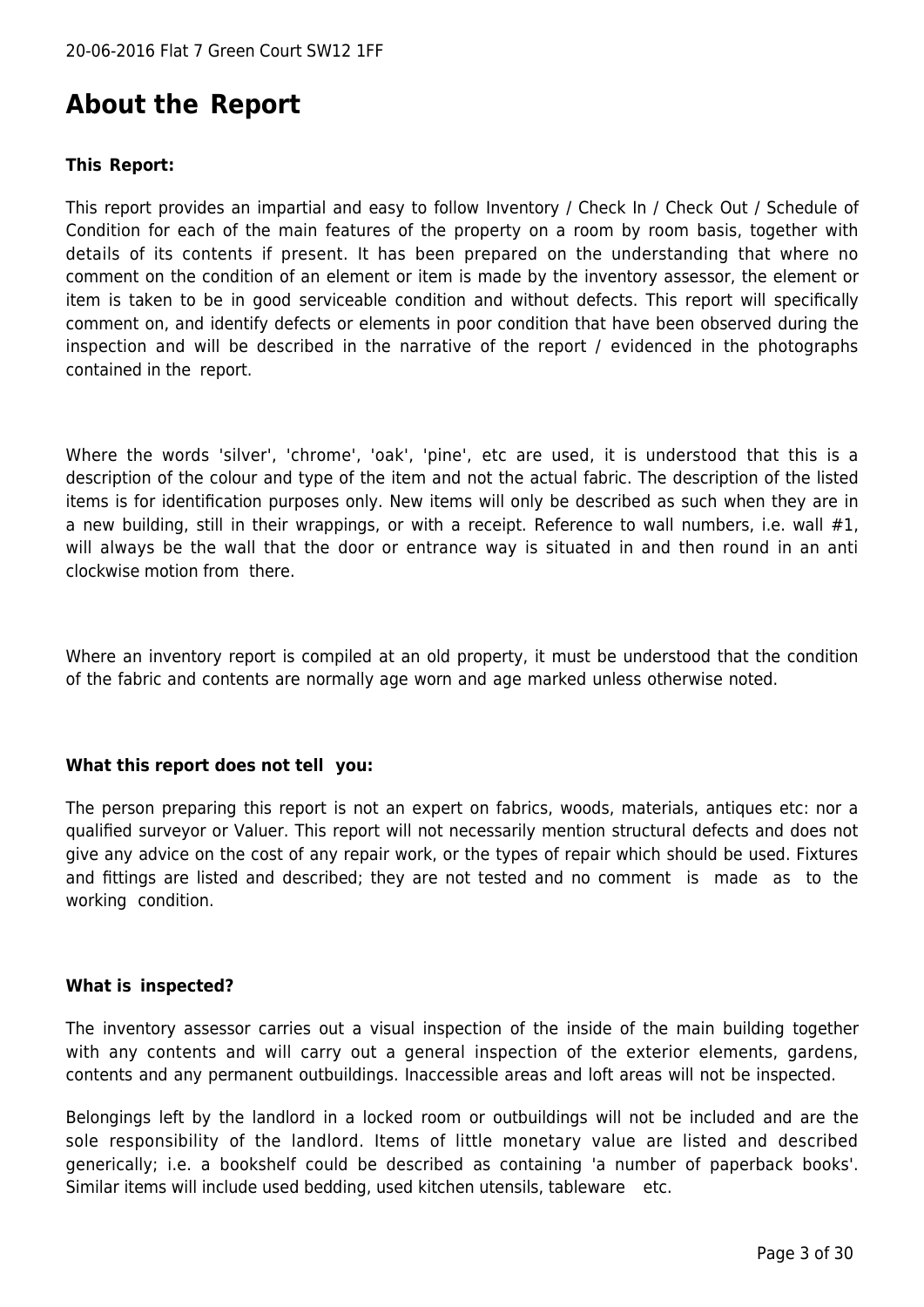#### **Ownership and Copyright:**

This report remains the property of the company / person producing the report and shall not be used or copied without their written permission.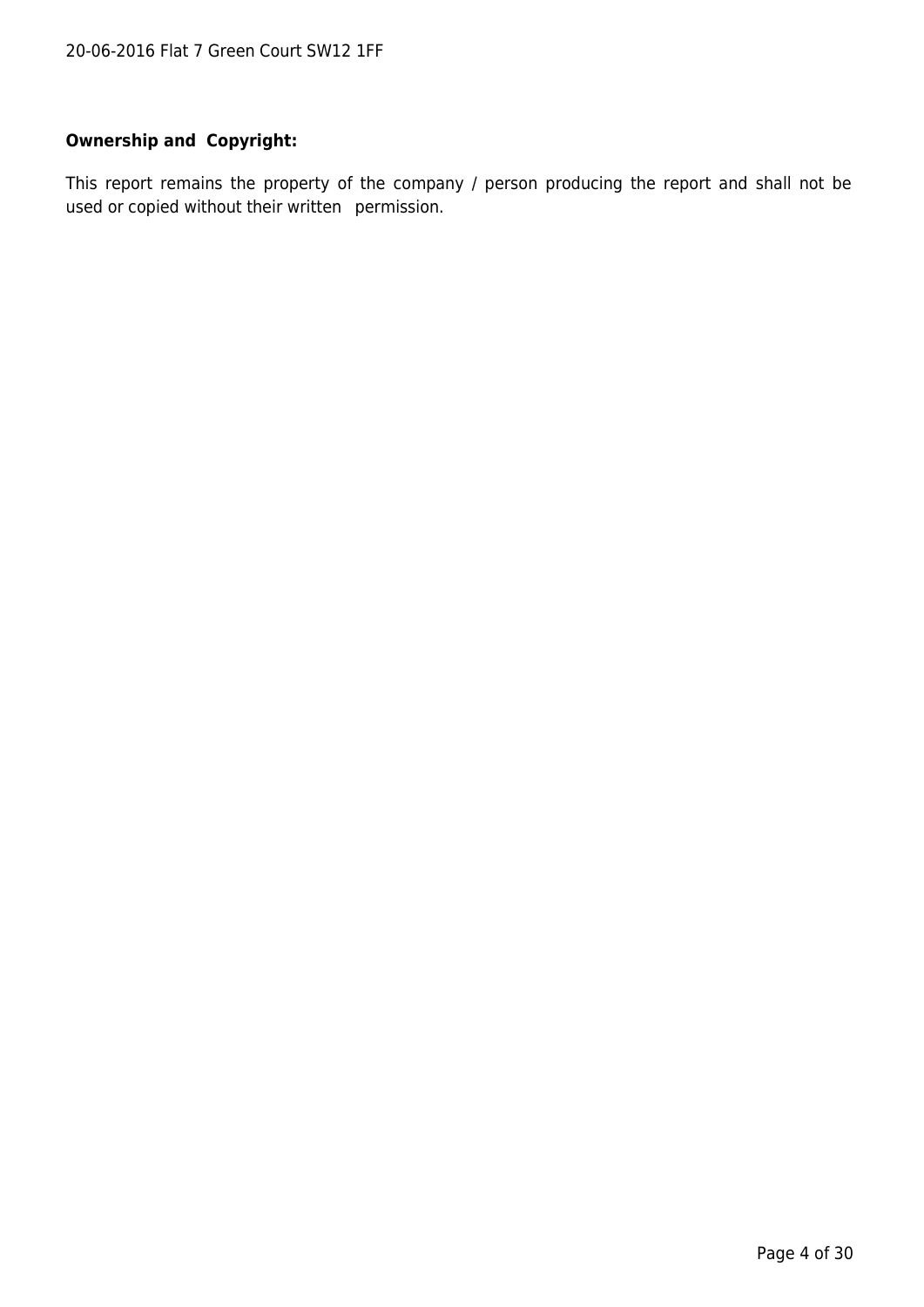### <span id="page-4-0"></span>**About the Inspection**

#### **The Smoke And Carbon Monoxide Alarm (England) Regulations 2015**

**As of 1st October 2015:** Only standard battery driven smoke alarms & CO detectors are tested, where possible. This test will be for power only and is not a statement that the alarms are in full working order should an incident occur. The inventory clerk will take no responsibility for damage or malfunction during the testing of such alarms.

#### **Emergency Fitting Of Smoke Alarms And Carbon Monoxide Detectors**

On the occasion that inventory clerk has been instructed by the Landlord / Agent, in writing or email, to fit either or both smoke alarm(s) or carbon monoxide detector(s) to a property whilst conducting a report, the clerk is not liable for any damage to paintwork or other surfaces when the temporary fixing tape used to secure the smoke alarm(s) / carbon monoxide detector(s) is removed.

#### **WORLD FIRST - Unique 'Before & After' Check Out Report Style**

We offer the Worlds first 'Before & After' style Check Out report. Instead of having two separate documents (Inventory / Check In & Check Out), we have amalgamated the two reports into one, to produce this new type of report that we call the 'Before and After' Check Out.

#### **Here's how it works:**

1. The report is produced in a 'Landscape format'

2. The page is split 50/50 down the middle with a dividing line

3. On the left side of the page you have the original information from the Inventory / Check In (Before)

4. On the right side of the page you have the Observations made at Check Out (After)

Using the original Inventory / Check In report completed by us, when new Observations (damages, cleanliness issues, missing property or any other positive or negative change), are added to the Check Out side, the corresponding items from the original Inventory / Check In are displayed on the left side so an easy and quick comparison including full text and evidential photographs can be made.

Items from the original Inventory / Check In that have not been commented on in the Check Out are not displayed. Why? There is no need to read about an item if it is in the same condition at the end of the tenancy as it was at the start. This makes the report succinct, easy to read and saves time flipping from one report to another, time and time again making this new style report 80% faster to check than traditional methods. Ask us for more information.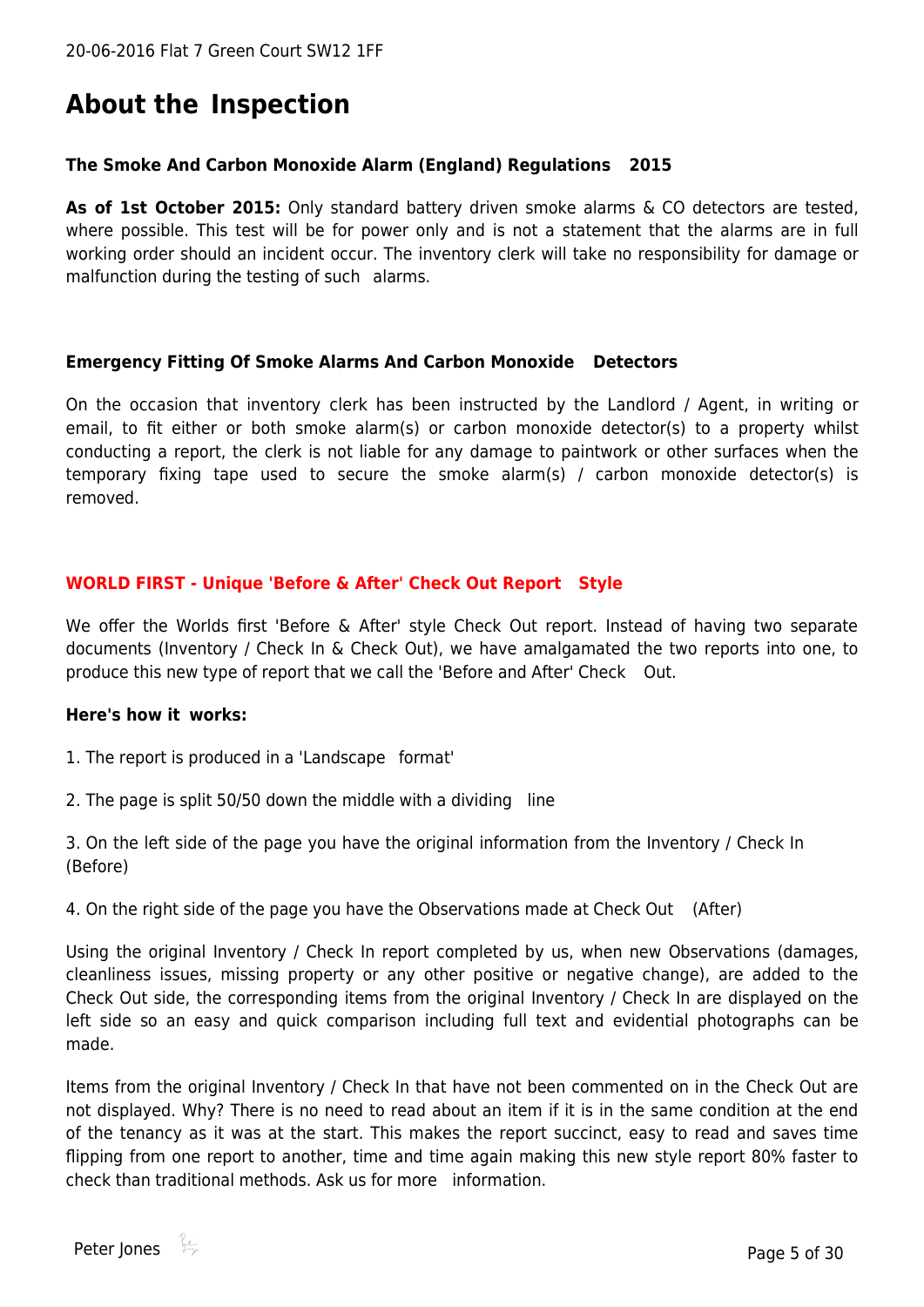#### **All Reports Available in 58+ Languages**

Please contact us and we can arrange a copy of the completed report in any one or more of the following languages within minutes:

Afrikaans, Arabic, Azerbaijani, Belarusian, Bengali, Brazilian, Bulgarian, Burmese, Chinese - Cantonese, Chinese - Mandarin, Croatian, Czech, Danish, Dutch, English, Estonian, Filipino, Flemish, French, German, Greek, Gujarati, Hakka, Hindi, Hmong, Hungarian, Italian, Japanese, Javanese, Korean, Latvian, Lithuanian, Malay / Indonesian, Nepalese, Northern Min / Simplified Chinese, Persian / Farsi, Polish, Portuguese, Punjabi, Romanian, Russian, Serbo-Croatian, Slovak, Somali, Spanish, Swedish, Tamil, Telugu, Thai, Turkish, Turkmen, Ukrainian, Urdu, Uzbek, Vietnamese, Wu, Xiang.

#### **Check Out Report Guidance:**

If the inspection carried out is a Check Out Report we will base our observations on the information detailed in the original Inventory / Schedule Of Condition / Check In report carried out at the start of the tenancy.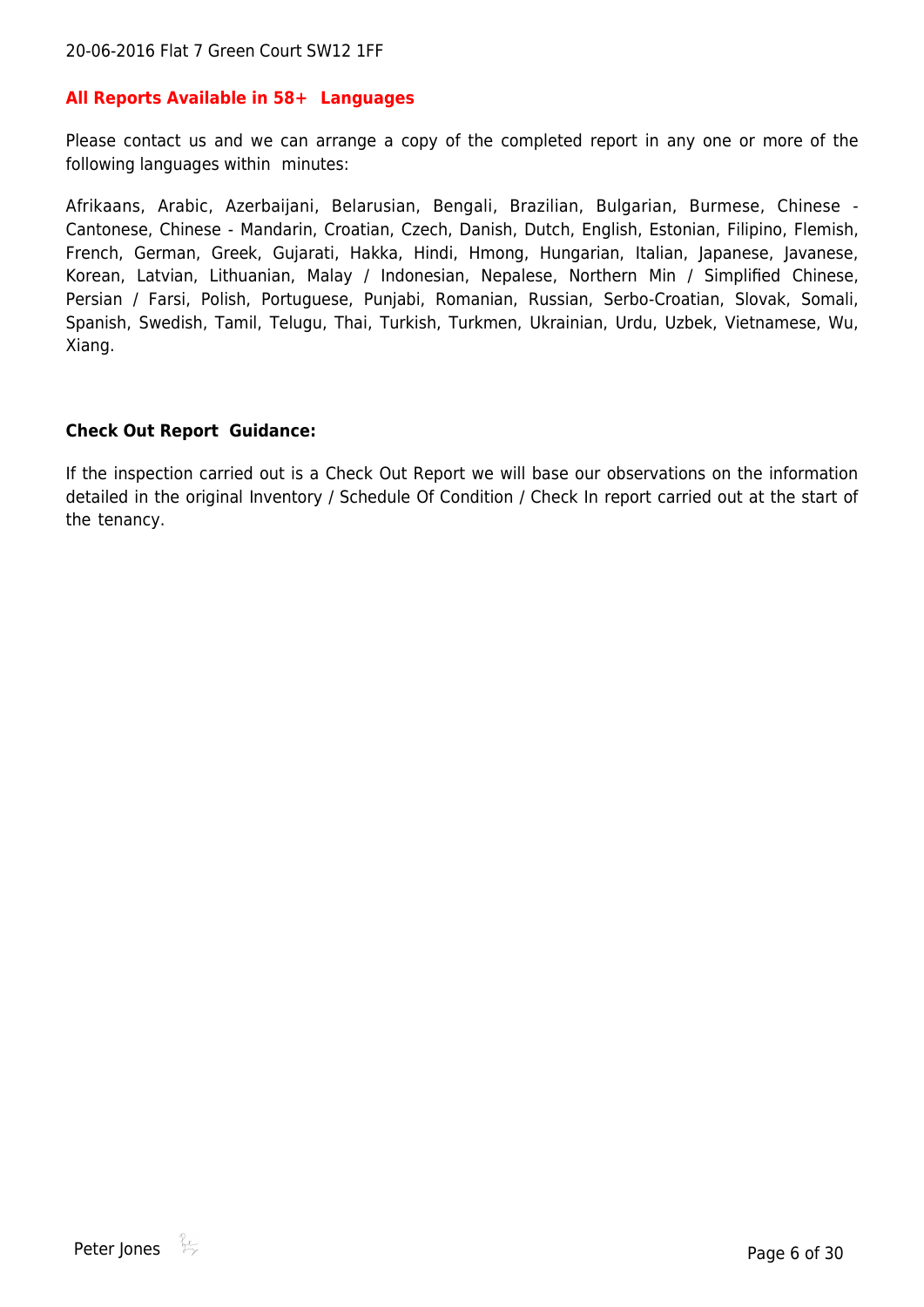### <span id="page-6-0"></span>**Tenant guidance notes**

It is expected that the property and its contents will be in a similar condition of cleanliness as noted in the original inventory. If the standard of cleaning is not satisfactory, most managing agents or Landlords will employ a contract cleaner - the cost of which will be deducted from the tenant's deposit. Where professional cleaners are used, receipts should be retained and produced if required. If these receipts are available to the clerk when conducting the Check Out they will be photographed into the report.

All cleaning must be thorough and the property left tidy at the end of the tenancy. The main areas for concern are set out below:

**CARPETS** should be professionally cleaned before the end of a tenancy in accordance with the inventory or tenancy agreement and vinyl / tiled flooring should be left clean and free from cracks or tears.

**CURTAINS** should be professionally cleaned before the end of a tenancy in accordance with the inventory or tenancy agreement.

The **DECOR** throughout the property should be in the same state and condition as at the start of the tenancy as detailed within the original inventory. Charges may be incurred if picture hooks, nails, screws or screw holes etc have been added and not removed and the area made good, with painting in to match the surrounding wall colour / shade. Charges may also be incurred where excessive wear is noted or the colour / shade of paint differs from the surrounding / original wall colour.

Remove finger prints and excessive marks from the decor. Whilst reasonable wear and tear is expected, your fingerprints to walls and doors will be considered a cleaning issue.

**FRIDGES / FREEZERS** should be defrosted and left switched off and open to avoid smelling.

**APPLIANCES -** Cookers, Ovens, Hobs, Extractor Hoods and Microwaves should be cleaned of burnt on deposits and grease and doors / seals cleaned.

**OTHER APPLIANCES -** Tumble Dryers, Washing Machines and Dishwashers should have filters emptied, soap drawers cleaned of deposits and doors / seals cleaned.

**CONDENSATION / MOULD -** Modern double glazing can effectivly seal a property similar to plastic bag, trapping moisture inside that can lead to mould forming where air is slow to circulate or comes in contact with a cold surface, including behind static furniture - wardrobes, chest of drawers, sofas etc and on walls that are next to windows or are exterior walls, also at wall corners ajoining ceilings etc. It is the tenants responsibility to ensure the condensation / mould does not form within the property. We advise tenants to use a good quality dehumidifer daily, to remove excess moisture within the air to elevate / stop mould forming.

**DID YOU KNOW -** The average adult breathes out as much water vapour as they do going to the toilet each day! This on top of the water vapour created from cooking, drying clothes and showering is the main driver for creating condensation and mould within the home.

**GARDENS -** Where applicable should be left in a neat and tidy order, the lawns having been cut,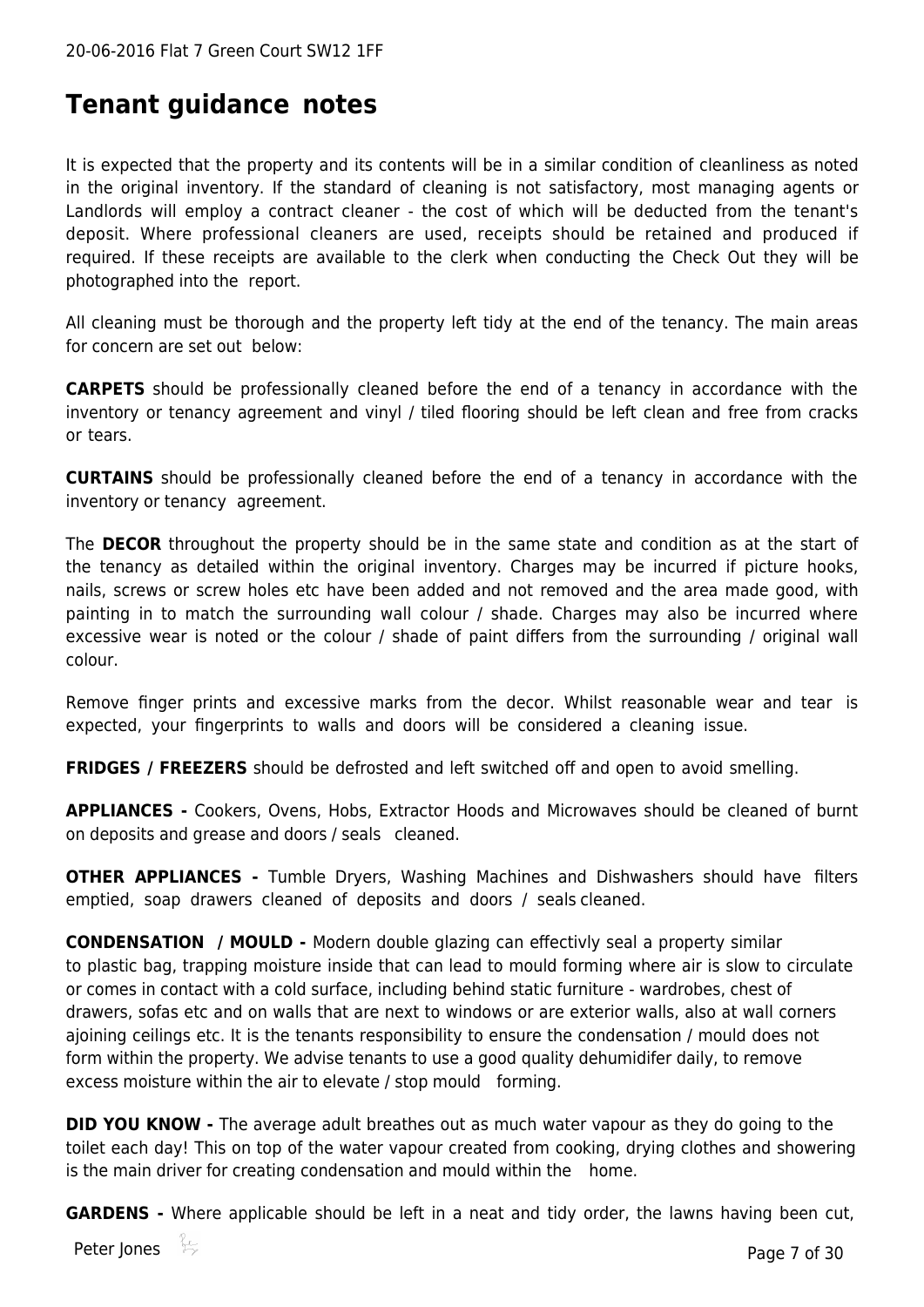20-06-2016 Flat 7 Green Court SW12 1FF

borders and planters weeded, hedges trimmed and pathways/patios weeded and swept.

#### *IMPORTANT:*

*This report must be signed by the tenant(s) and returned / or amendments submitted, to the issuing agent within 7 days from the commencement of the tenancy. If the report is not returned by the tenants within this timescale, any future discrepancies will not be admissible.*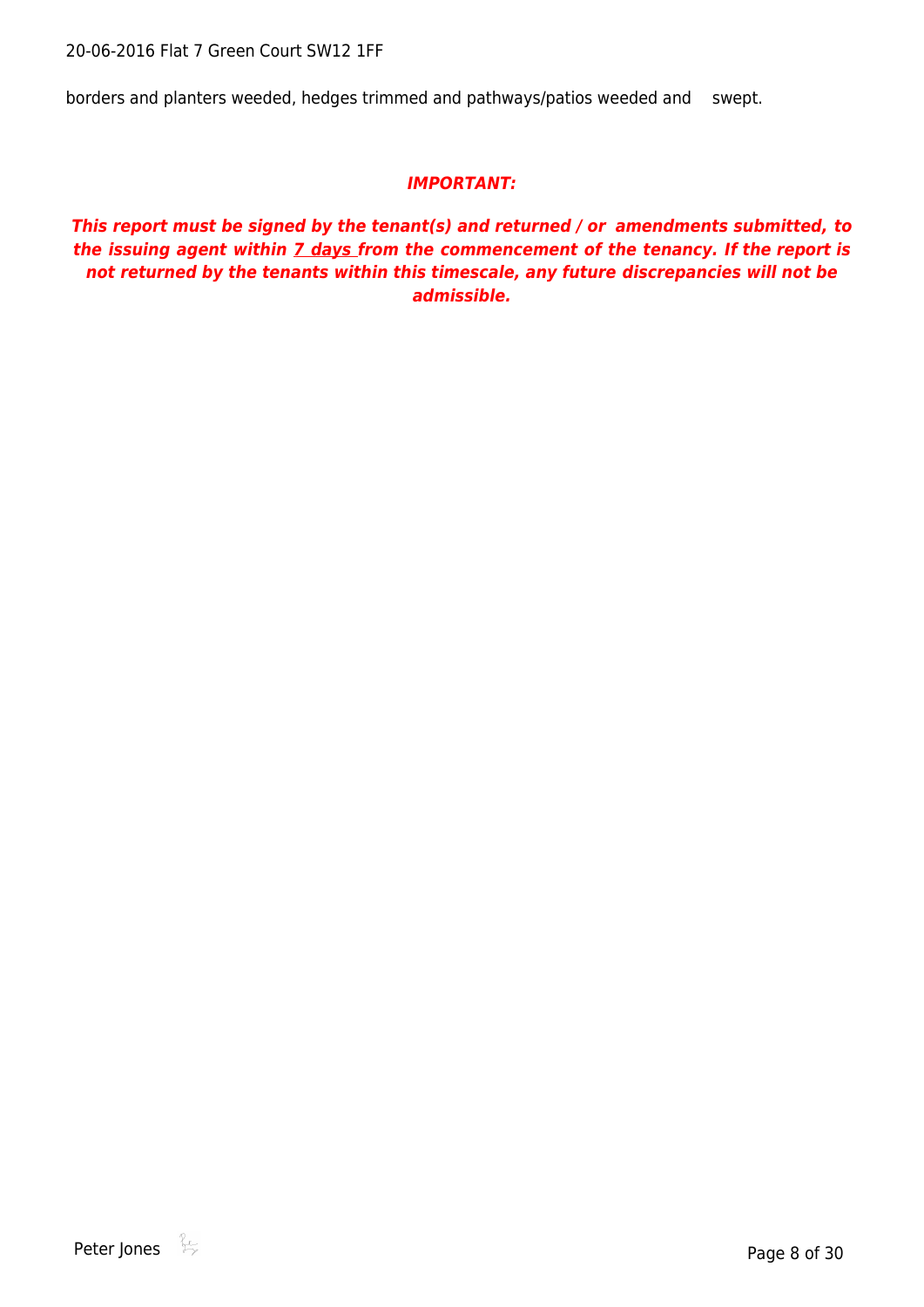### <span id="page-8-0"></span>**Property Information**

### <span id="page-8-1"></span>**General:**

| Property Furnished | Furnished          |
|--------------------|--------------------|
| Property Type      | Apartment / Flat   |
| Property Style     | Purpose Built      |
| Stopcock Location  | Under Kitchen Sink |
| Security Alarm     | <b>None</b>        |

### <span id="page-8-2"></span>**Utility Meters:**

| Utility           | Location                                        | Serial<br>Number | Reading | Meter type | Comments | Date<br>Recorded |
|-------------------|-------------------------------------------------|------------------|---------|------------|----------|------------------|
| Electric<br>Meter | Kitchen<br>Wall Unit -<br><b>Behind</b><br>Door | L88A22760        | None    | None       | None     | <b>NA</b>        |



### <span id="page-8-3"></span>**Keys And Sundries: (3)**

| Item     | Type        | Location                 | Serial # | No. Received<br>(.Check-Out) |
|----------|-------------|--------------------------|----------|------------------------------|
|          | Mortice Key | Front Door<br>Lower Lock | None     | None                         |
| Comment: | None        |                          |          |                              |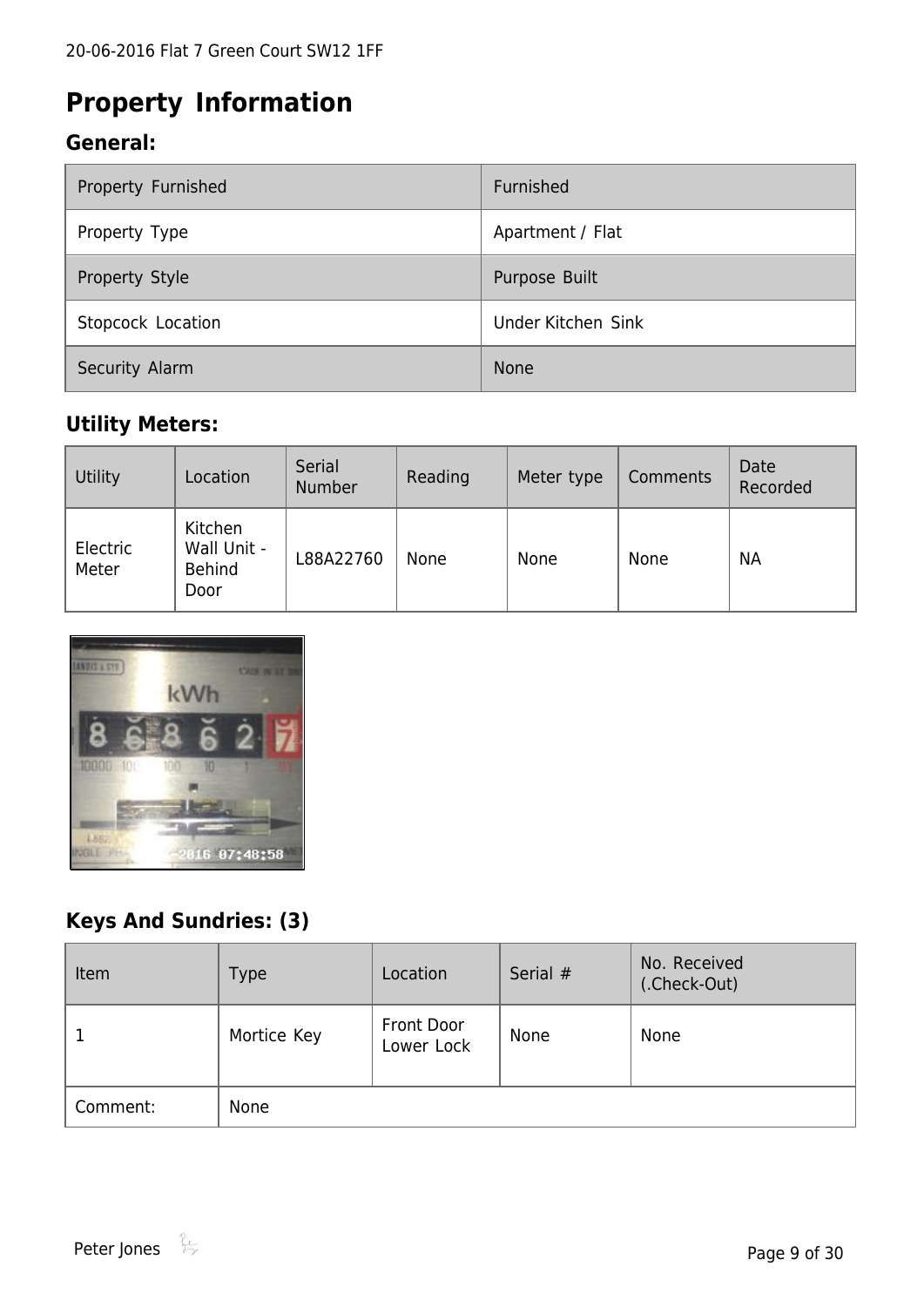#### 20-06-2016 Flat 7 Green Court SW12 1FF



| Item     | <b>Type</b> | Location              | Serial # | No. Received<br>(.Check-Out) |
|----------|-------------|-----------------------|----------|------------------------------|
| ∠        | Yale Key    | Main Building<br>Door | None     | None                         |
| Comment: | None        |                       |          |                              |



| Item     | <b>Type</b> | Location                        | Serial # | No. Received<br>(.Check-Out) |
|----------|-------------|---------------------------------|----------|------------------------------|
| 3        | Yale Key    | <b>Front Door</b><br>Upper Lock | None     | None                         |
| Comment: | None        |                                 |          |                              |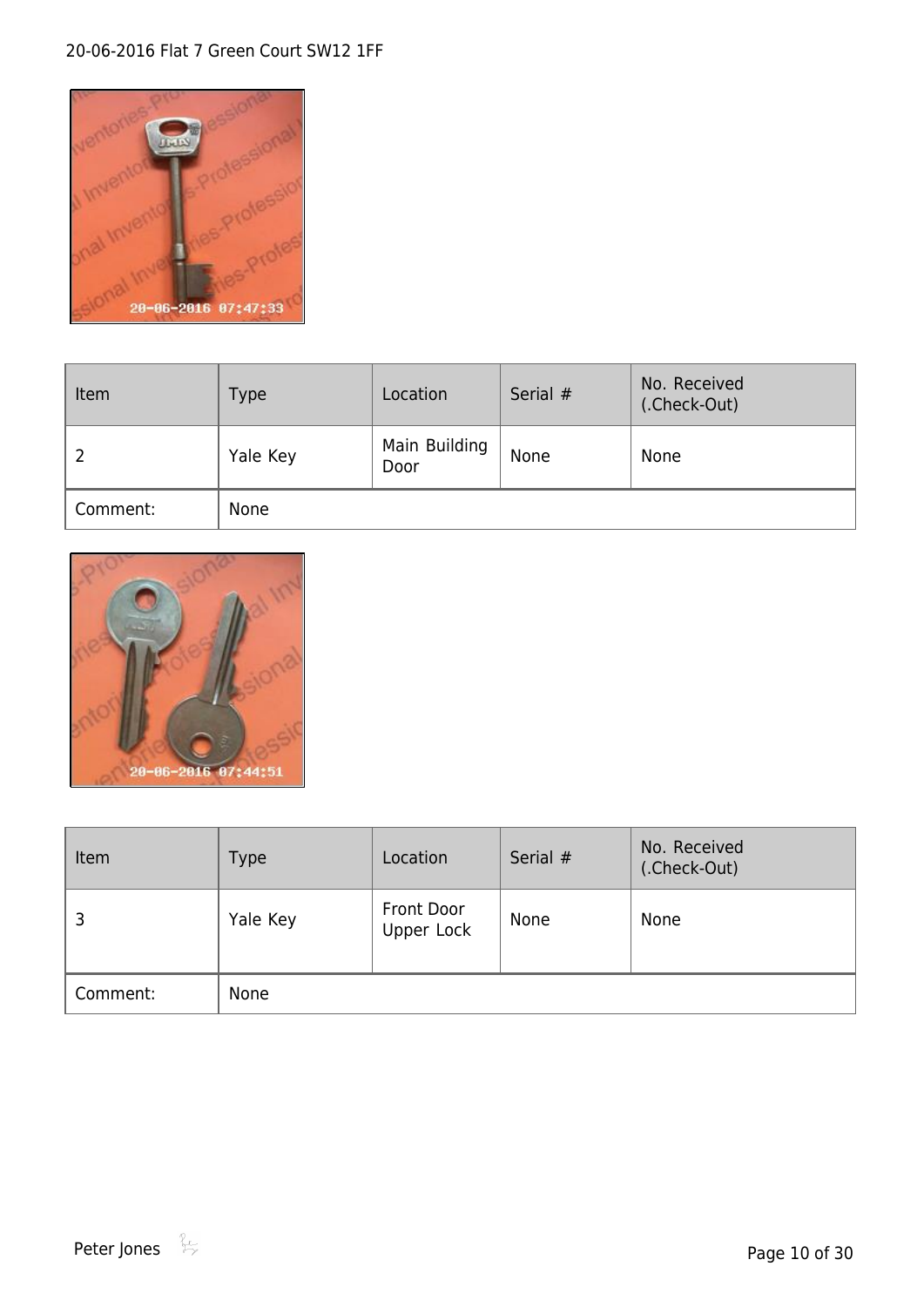#### 20-06-2016 Flat 7 Green Court SW12 1FF



### <span id="page-10-0"></span>**Safety:**

| Type                           | <b>Status</b> | Comment | Valid To Date |
|--------------------------------|---------------|---------|---------------|
| Windows Locks / Keys   Present |               | None    | <b>NA</b>     |
| Gas Safety Certificate         | Present       | None    | <b>NA</b>     |

### <span id="page-10-1"></span>**Smoke Alarms & CO2 Detectors:**

| Type           | Location        | <b>Status</b> | Comment | Date Tested |
|----------------|-----------------|---------------|---------|-------------|
| Smoke Detector | Hallway Ceiling | None          | None    | <b>NA</b>   |



### <span id="page-10-2"></span>**Inspection Notes:**

NA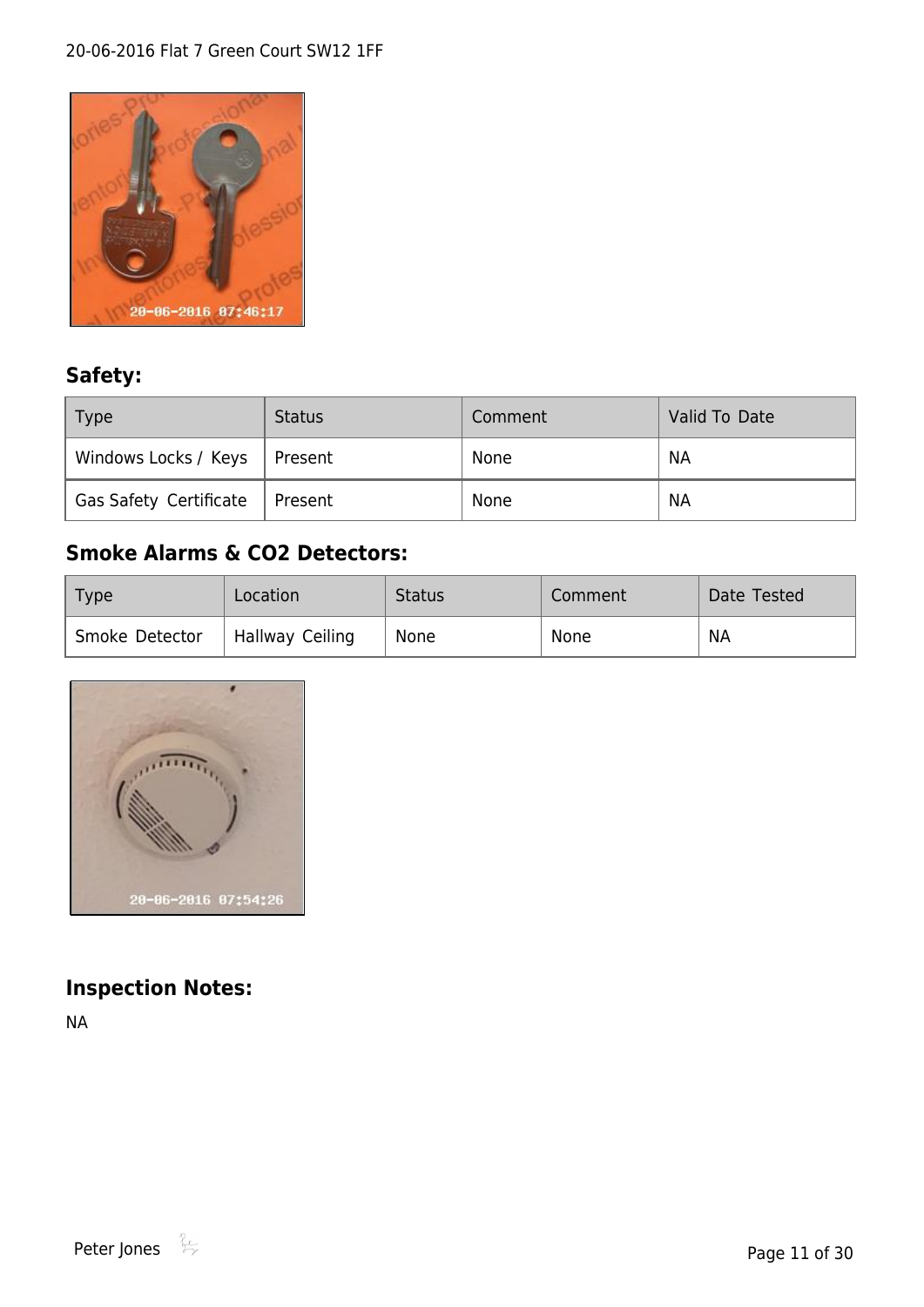### <span id="page-11-0"></span>**State Of Cleanliness:**

| Area                                           | <b>State</b>                                                                          | <b>Cleaning Receipt Date</b> |
|------------------------------------------------|---------------------------------------------------------------------------------------|------------------------------|
| <b>Overall Cleanliness</b>                     | <b>Cleaned To A Good Domestic</b><br>Standard - Accept Where Noted (If<br>Applicable) | <b>NA</b>                    |
| Hard Flooring                                  | Light Cleaning Required Throughout                                                    | <b>NA</b>                    |
| Windows (Inside)                               | <b>Cleaned To A Good Domestic</b><br>Standard - Accept Where Noted (If<br>Applicable) | <b>NA</b>                    |
| Windows (Outside)                              | <b>Cleaned To A Good Domestic</b><br>Standard - Accept Where Noted (If<br>Applicable) | <b>NA</b>                    |
| <b>Curtains and Blinds</b>                     | <b>Cleaned To A Good Domestic</b><br>Standard - Accept Where Noted (If<br>Applicable) | <b>NA</b>                    |
| Mattress(es)                                   | <b>Cleaned To A Good Domestic</b><br>Standard - Accept Where Noted (If<br>Applicable) | <b>NA</b>                    |
| Furnishings                                    | <b>Cleaned To A Good Domestic</b><br>Standard - Accept Where Noted (If<br>Applicable) | <b>NA</b>                    |
| Kitchen Overview                               | Cleaned To A Good Domestic<br>Standard - Accept Where Noted (If<br>Applicable)        | <b>NA</b>                    |
| Oven / Hob / Cooker /<br><b>Extractor Hood</b> | <b>Cleaned To A Good Domestic</b><br>Standard - Accept Where Noted (If<br>Applicable) | <b>NA</b>                    |
| White Goods                                    | <b>Cleaned To A Good Domestic</b><br>Standard - Accept Where Noted (If<br>Applicable) | <b>NA</b>                    |
| Bathroom Overview                              | <b>Cleaned To A Good Domestic</b><br>Standard - Accept Where Noted (If<br>Applicable) | <b>NA</b>                    |
| Bath / Shower / Furniture                      | <b>Cleaned To A Good Domestic</b><br>Standard - Accept Where Noted (If<br>Applicable) | <b>NA</b>                    |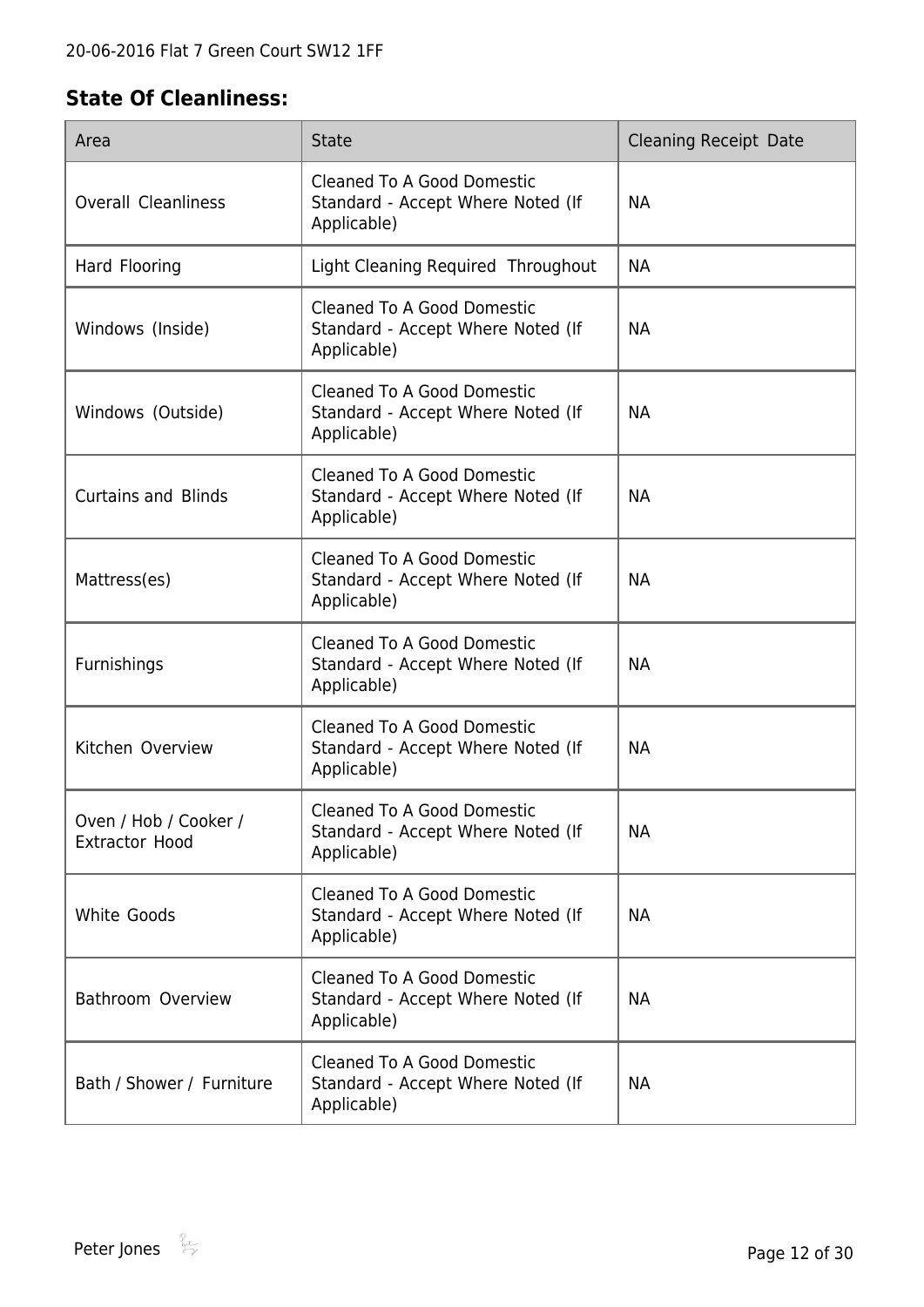### <span id="page-12-0"></span>**Inspection Areas:**

<span id="page-12-1"></span>**1: Entrance Hallway**





1.1 Security

| Serial<br># | Element              | <b>Element Description</b> | <b>Observation</b><br>(Check Out) |
|-------------|----------------------|----------------------------|-----------------------------------|
| 1.1.1       | Entry Phone<br>Video |                            | Not Working                       |



#### 1.1.1 Not Working

#### <span id="page-12-2"></span>**2: Lounge**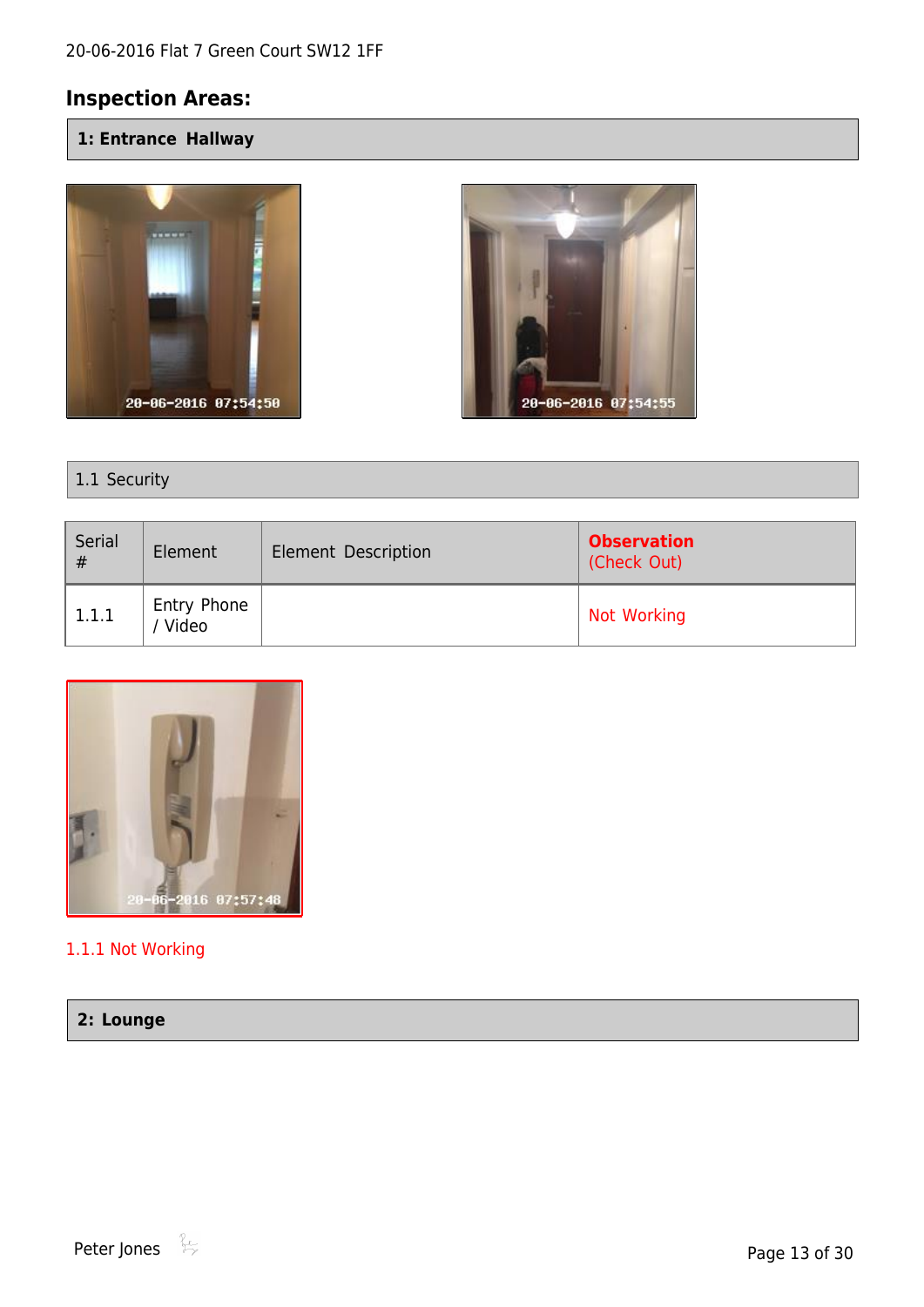

#### 2.1 Walls

| Serial<br># | Element | <b>Element Description</b> | <b>Observation</b><br>(Check Out)           |
|-------------|---------|----------------------------|---------------------------------------------|
| 2.1.1       | Walls   |                            | <b>Scrape To Upper Wall RHS</b><br>Of Door. |



#### 2.1.1 Scrape To Upper Wall RHS Of Door.

#### 2.2 Rug

| Serial<br># | Element | Element Description | <b>Observation</b><br>(Check Out)                                                                                                                                   |
|-------------|---------|---------------------|---------------------------------------------------------------------------------------------------------------------------------------------------------------------|
| 2.2.1       | Rug     |                     | Item Not Seen As Detailed On<br><b>Inventory Page 26.; Tenants</b><br><b>State Landlord / Agent Gave</b><br><b>Permission Via Email To Store</b><br>Item In Garage. |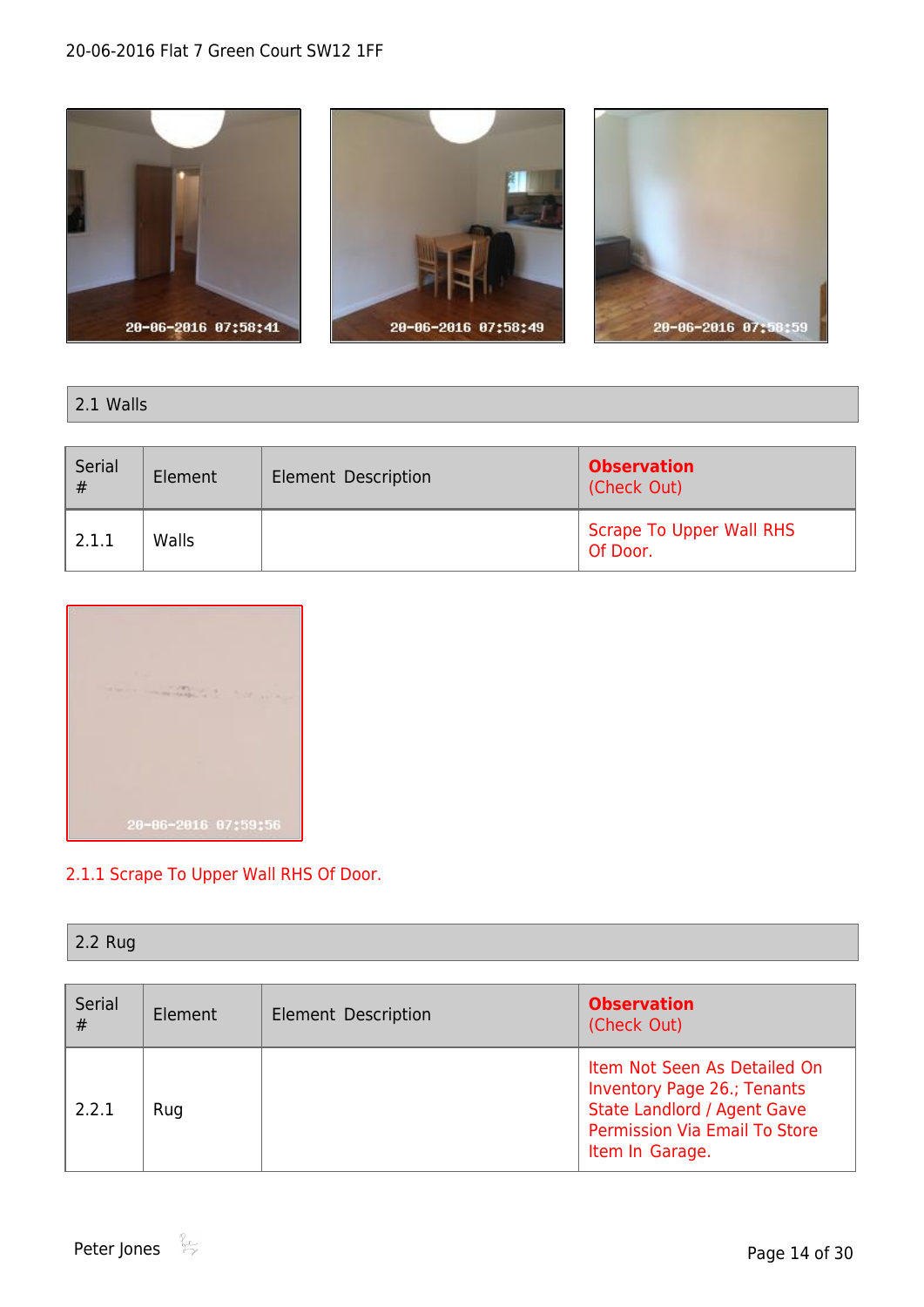

2.2.1 Item Not Seen As Detailed On Inventory Page 26.; Tenants State Landlord / Agent Gave Permission Via Email To Store Item In Garage.

2.3 Sofa

| Serial<br># | Element | <b>Observation</b><br>Element Description<br>(Check Out) |                                                                                                                                                                     |
|-------------|---------|----------------------------------------------------------|---------------------------------------------------------------------------------------------------------------------------------------------------------------------|
| 2.3.1       | Sofa    |                                                          | Item Not Seen As Detailed On<br><b>Inventory Page 26.; Tenants</b><br><b>State Landlord / Agent Gave</b><br><b>Permission Via Email To Store</b><br>Item In Garage. |



#### 2.3.1 Item Not Seen As Detailed On Inventory Page 26.; Tenants State Landlord / Agent Gave Permission Via Email To Store Item In Garage.

| 2.4 Broadband Router |         |                            |                                   |  |  |
|----------------------|---------|----------------------------|-----------------------------------|--|--|
|                      |         |                            |                                   |  |  |
| Serial<br>#          | Element | <b>Element Description</b> | <b>Observation</b><br>(Check Out) |  |  |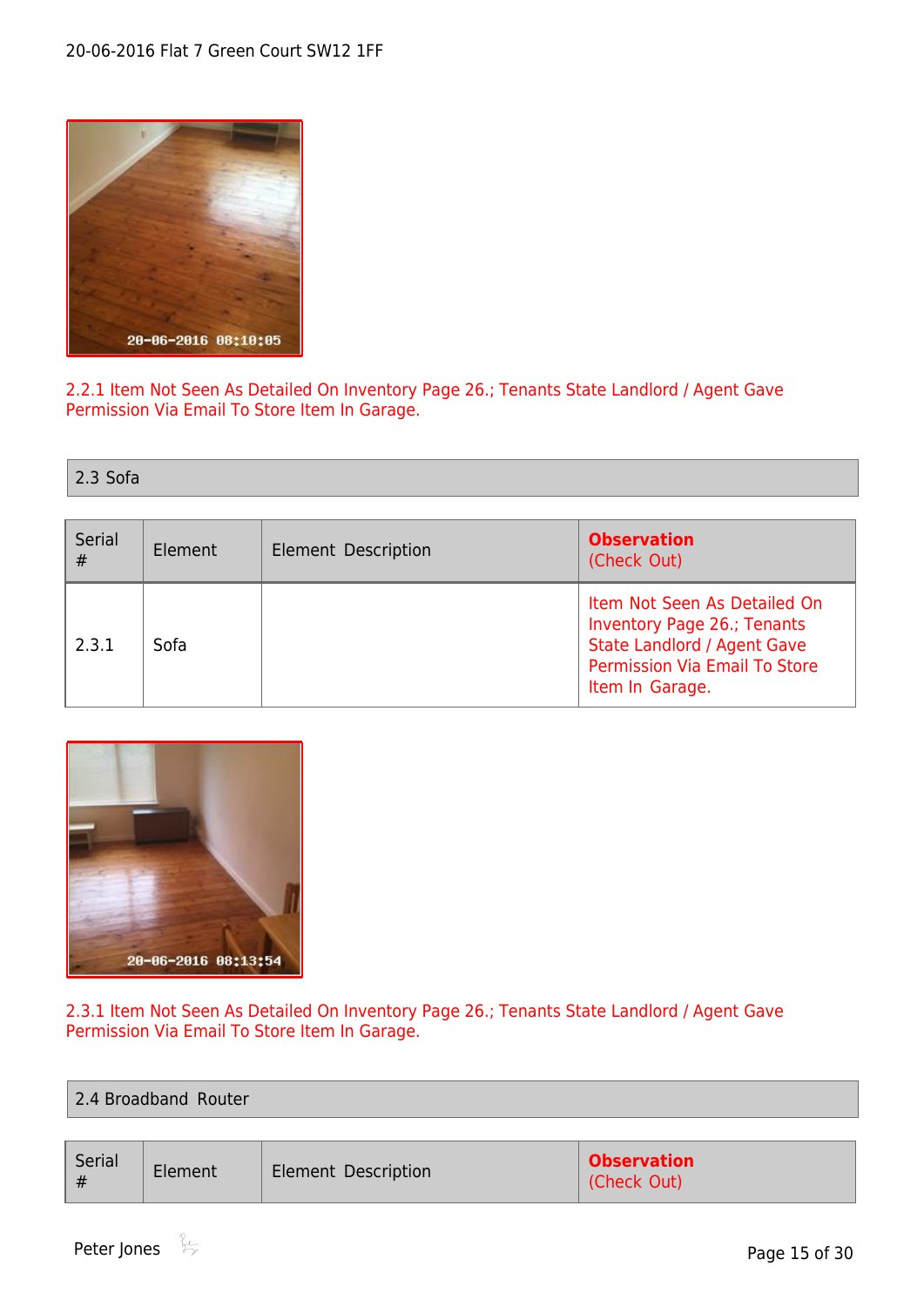| 2.4.1 | Broadband<br>Router |  | Item Not Seen As Detailed On<br><b>Inventory Page 28.; Tenants</b><br><b>State Landlord / Agent Gave</b><br><b>Permission Via Email To Store</b><br>Item In Garage. |
|-------|---------------------|--|---------------------------------------------------------------------------------------------------------------------------------------------------------------------|
|-------|---------------------|--|---------------------------------------------------------------------------------------------------------------------------------------------------------------------|



2.4.1 Item Not Seen As Detailed On Inventory Page 28.; Tenants State Landlord / Agent Gave Permission Via Email To Store Item In Garage.

#### <span id="page-15-0"></span>**3: Kitchen**











Peter Jones  $\stackrel{\circ}{\rightarrow}$  Page 16 of 30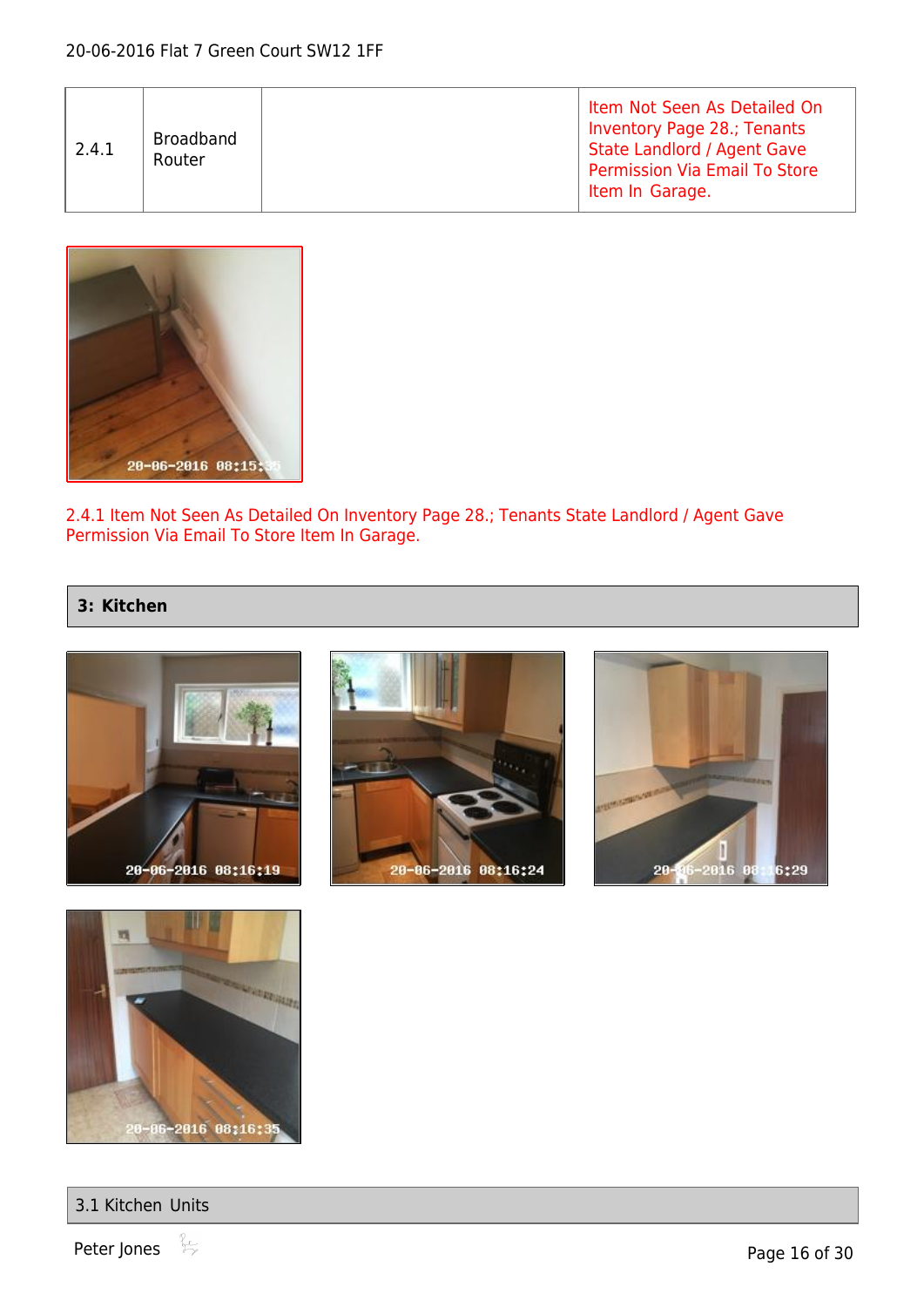| Serial<br># | Element          | Element Description | <b>Observation</b><br>(Check Out)                                                                                                                                          |
|-------------|------------------|---------------------|----------------------------------------------------------------------------------------------------------------------------------------------------------------------------|
| 3.1.1       | Kitchen<br>Units |                     | Items Left By Outgoing Tenants<br>With Instructions To Give To<br>New Incoming Tenants.<br><b>Sticky Grease To Tops Of Wall</b><br>Units - Especially Above Cooker<br>Area |



3.1.1 Items Left By Outgoing Tenants With Instructions To Give To New Incoming Tenants.



3.1.1 Items Left By Outgoing Tenants With Instructions To Give To New Incoming Tenants.



3.1.1 Sticky Grease To Tops Of Wall Units - Especially Above Cooker Area



#### 3.1.1 Sticky Grease To Tops Of Wall Units - Especially Above Cooker Area

#### 3.2 Washing Machine

| Serial<br>Element<br>Element Description<br># | <b>Observation</b><br>(Check Out) |
|-----------------------------------------------|-----------------------------------|
|-----------------------------------------------|-----------------------------------|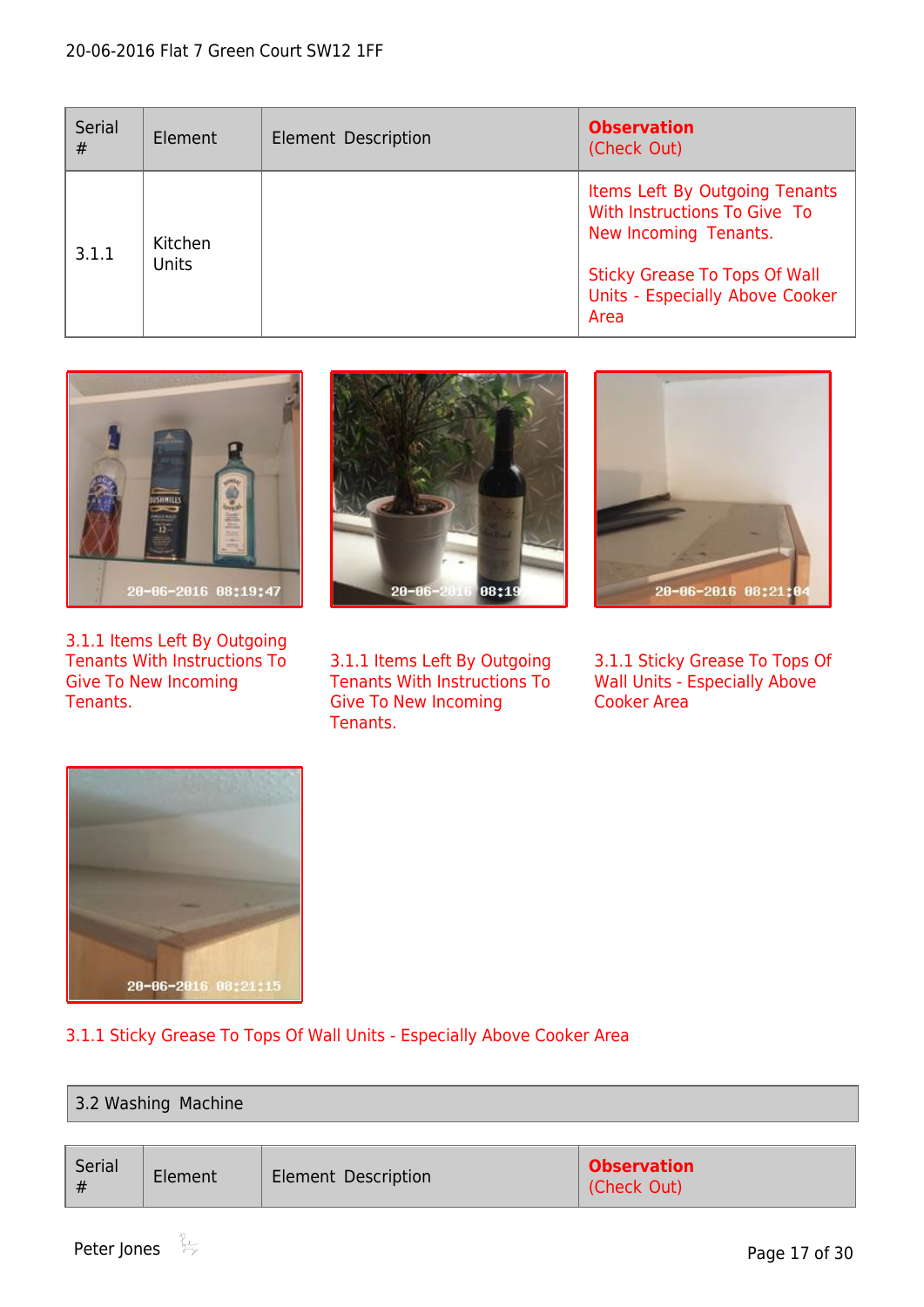| 3.2.1 | Washing<br>Machine |  | Rubber Seal Stained / Dirty |
|-------|--------------------|--|-----------------------------|
|-------|--------------------|--|-----------------------------|





3.2.1 Rubber Seal Stained / Dirty

#### 3.2.1 Rubber Seal Stained / Dirty

#### 3.3 Fridge

| Serial<br># | Element | Element Description | <b>Observation</b><br>(Check Out)                       |
|-------------|---------|---------------------|---------------------------------------------------------|
| 3.3.1       | Fridge  |                     | Food / Drink Present - Remove at<br><b>Tenants Cost</b> |



- 3.3.1 Food / Drink Present
- 3.3.1 Food / Drink Present

| . .<br>_______ |  |  |  |
|----------------|--|--|--|
|                |  |  |  |

| Serial<br>Element<br><b>Element Description</b> | <b>Observation</b><br>(Check Out) |
|-------------------------------------------------|-----------------------------------|
|-------------------------------------------------|-----------------------------------|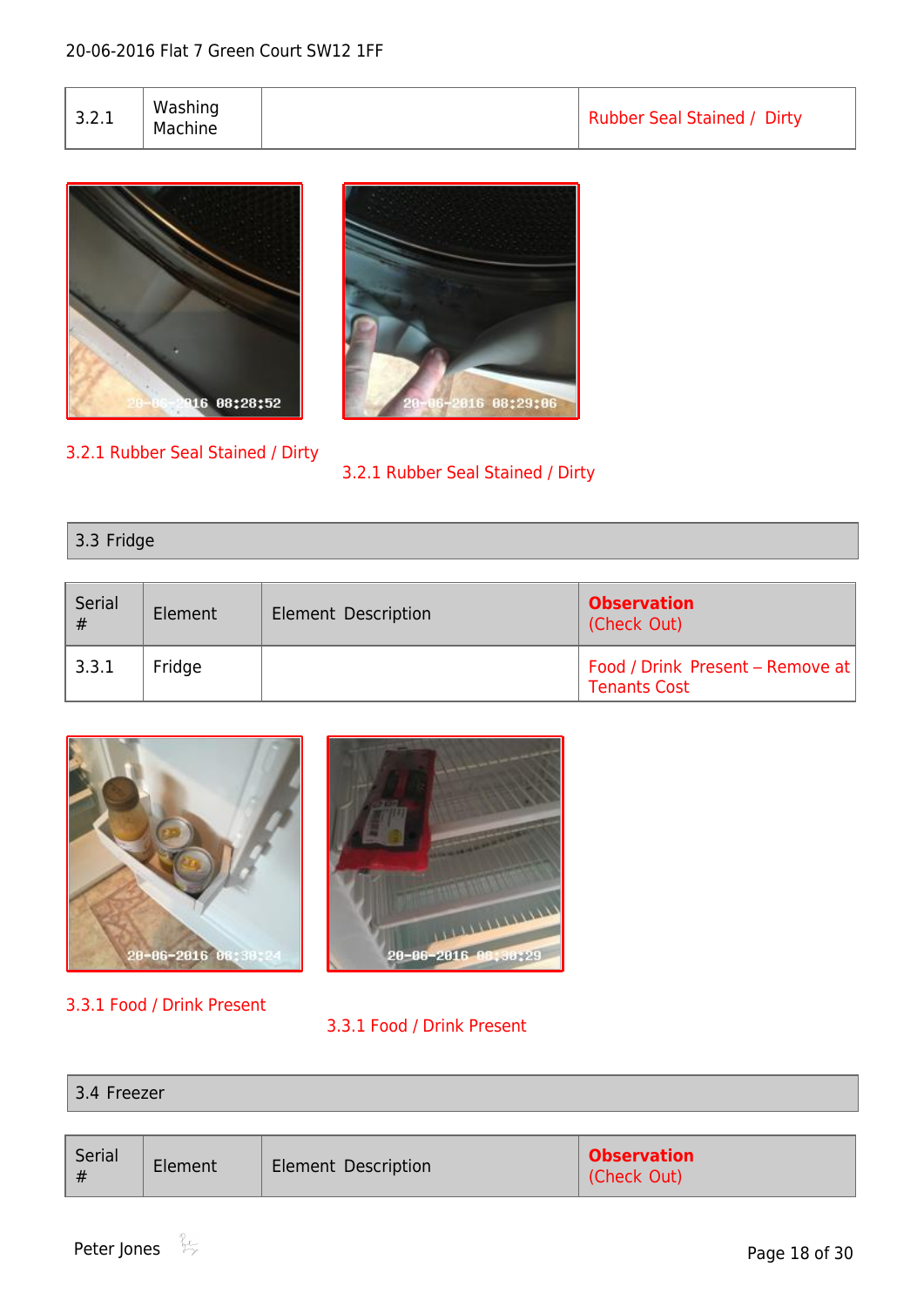ezer Food / Drink Present; Requires Defrosting – Tenant cost



#### 3.4.1 Food / Drink Present; Requires Defrosting



#### 3.4.1 Food / Drink Present; Requires Defrosting

#### <span id="page-18-0"></span>**4: Bathroom**



#### 4.1 Lighting

| Serial<br># | Element            | <b>Element Description</b> | <b>Observation</b><br>(Check Out) |
|-------------|--------------------|----------------------------|-----------------------------------|
| 4.1.1       | Surface<br>Mounted |                            | Base Repaired By Tenants.         |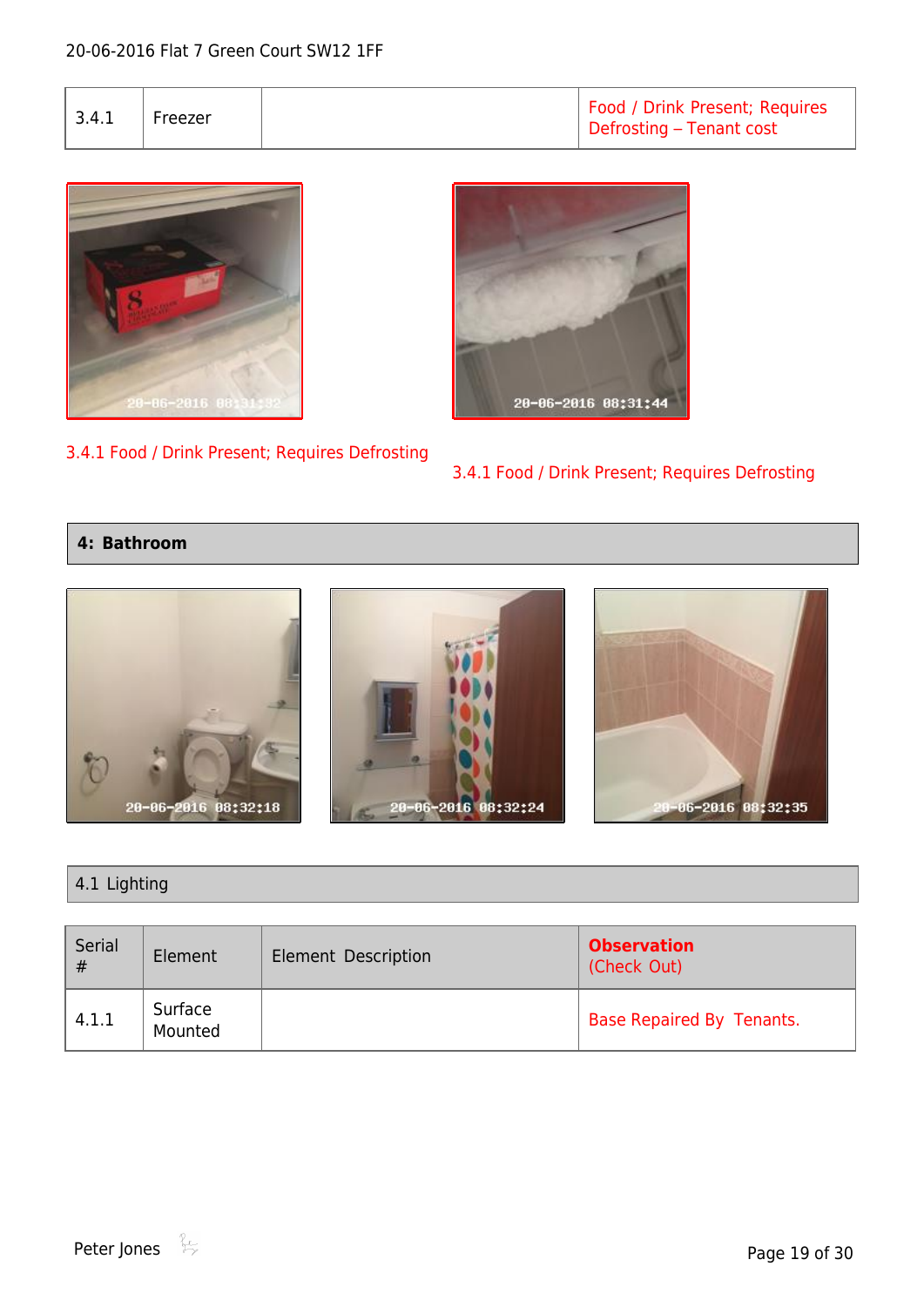

### 4.1.1 Base Repaired By Tenants.

| 4.2 Extractor Fan |  |
|-------------------|--|
|-------------------|--|

| Serial<br># | Element          | <b>Element Description</b> | <b>Observation</b><br>(Check Out)      |
|-------------|------------------|----------------------------|----------------------------------------|
| 4.2.1       | Extractor<br>Fan |                            | Vent Dusty / Dirty - Tenants<br>liable |



#### 4.2.1 Vent Dusty / Dirty

| 4.3 Toilet |  |
|------------|--|
|------------|--|

| Serial<br># | Element | Element Description | <b>Observation</b><br>(Check Out) |  |
|-------------|---------|---------------------|-----------------------------------|--|
| 4.3.1       | Toilet  |                     | Discoloured Limescale To Throat   |  |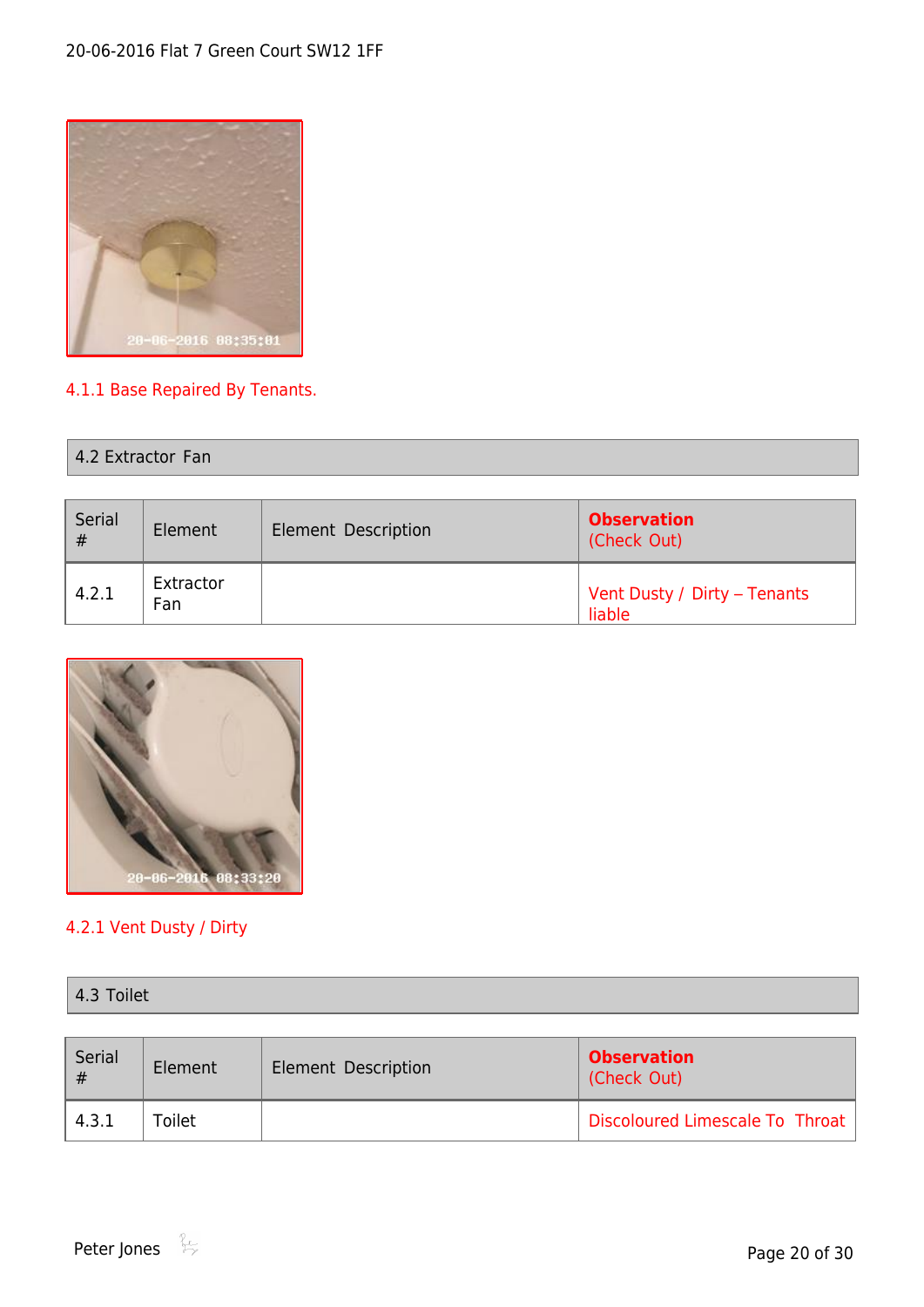

#### 4.3.1 Discoloured Limescale To Throat

| 4.4 Shower |  |  |
|------------|--|--|
|------------|--|--|

| Serial<br># | Element                       | Element Description | <b>Observation</b><br>(Check Out)     |
|-------------|-------------------------------|---------------------|---------------------------------------|
| 4.4.1       | Shower -<br>Curtain &<br>Pole |                     | <b>Curtain Changed From Original.</b> |



### 4.4.1 Curtain Changed From Original.

#### 4.5 Accessories

| Serial<br># | Element             | Element Description | <b>Observation</b><br>(Check Out)                 |
|-------------|---------------------|---------------------|---------------------------------------------------|
| 4.5.1       | Medicine<br>Cabinet |                     | Door Now Closes Properly -<br>Repaired By Tenant. |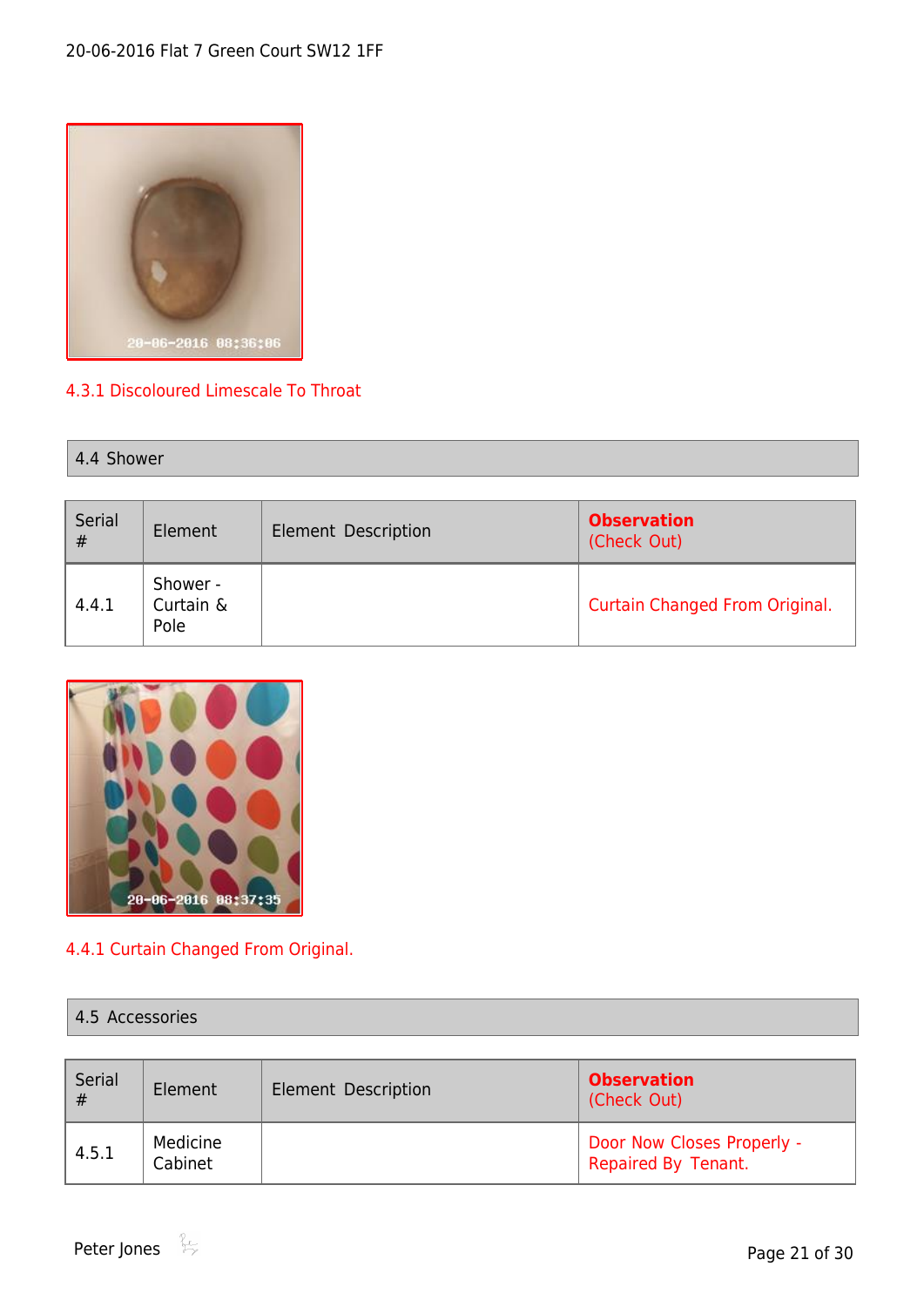

#### 4.5.1 Door Now Closes Properly - Repaired By Tenant.

#### <span id="page-21-0"></span>**5: Bedroom 1**



#### 5.1 Walls

| Serial<br># | Element | <b>Element Description</b> | <b>Observation</b><br>(Check Out)             |  |
|-------------|---------|----------------------------|-----------------------------------------------|--|
| 5.1.1       | Walls   |                            | <b>Scrapes To Upper Wall LHS</b><br>OfWindow. |  |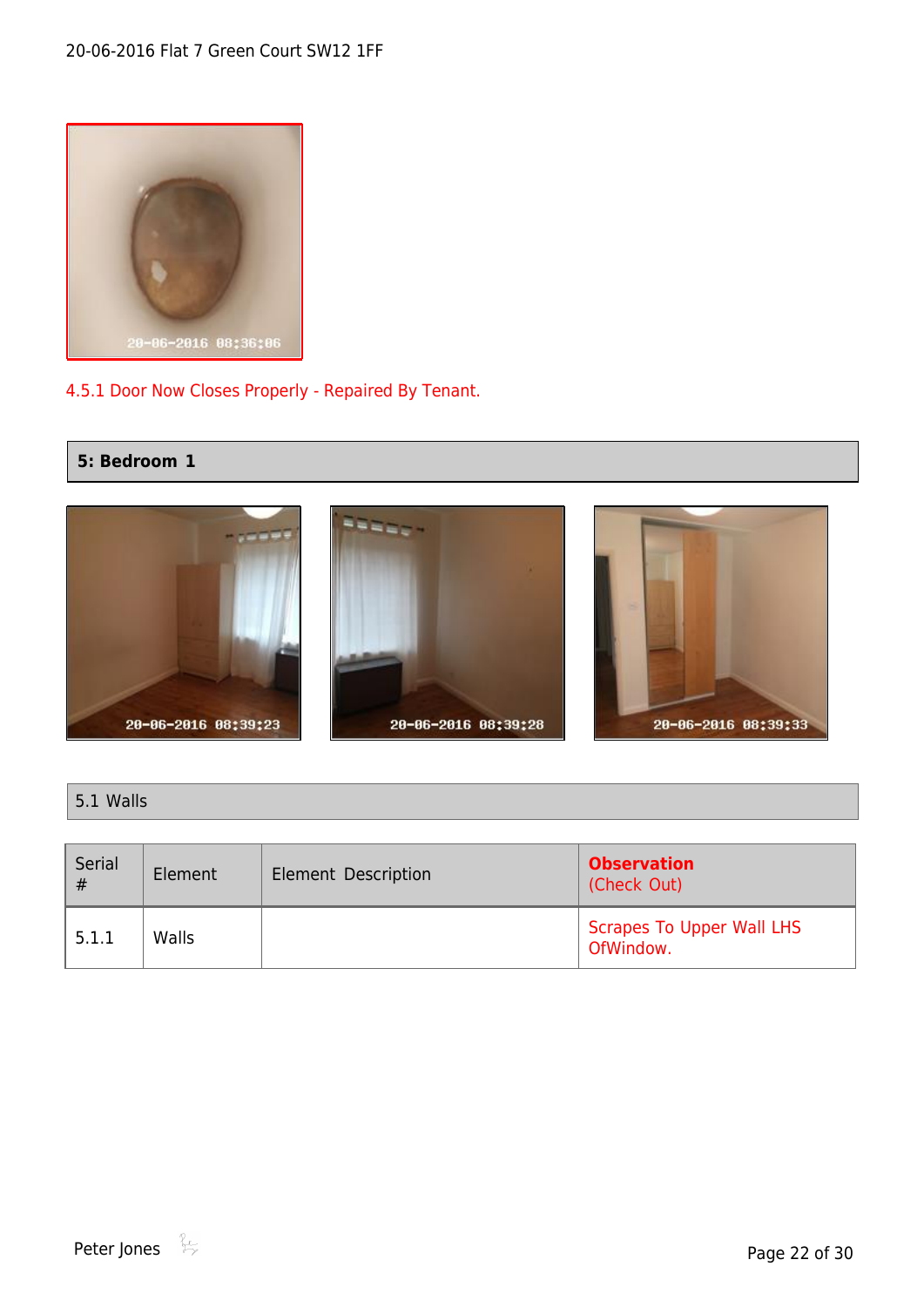

#### 5.1.1 Scrapes To Upper Wall LHS Of Window.

| 5.2 Bed |
|---------|
|---------|

| Serial<br># | Element    | Element Description | <b>Observation</b><br>(Check Out)                                                                                                                     |
|-------------|------------|---------------------|-------------------------------------------------------------------------------------------------------------------------------------------------------|
| 5.2.1       | <b>Bed</b> |                     | Item Not Seen As Detailed On<br>Inventory Page 63.; Tenants<br><b>State Landlord / Agent Gave</b><br>Permission Via Email To Store<br>Item In Garage. |



5.2.1 Item Not Seen As Detailed On Inventory Page 63.; Tenants State Landlord / Agent Gave Permission Via Email To Store Item In Garage.

<span id="page-22-0"></span>**6: Garage**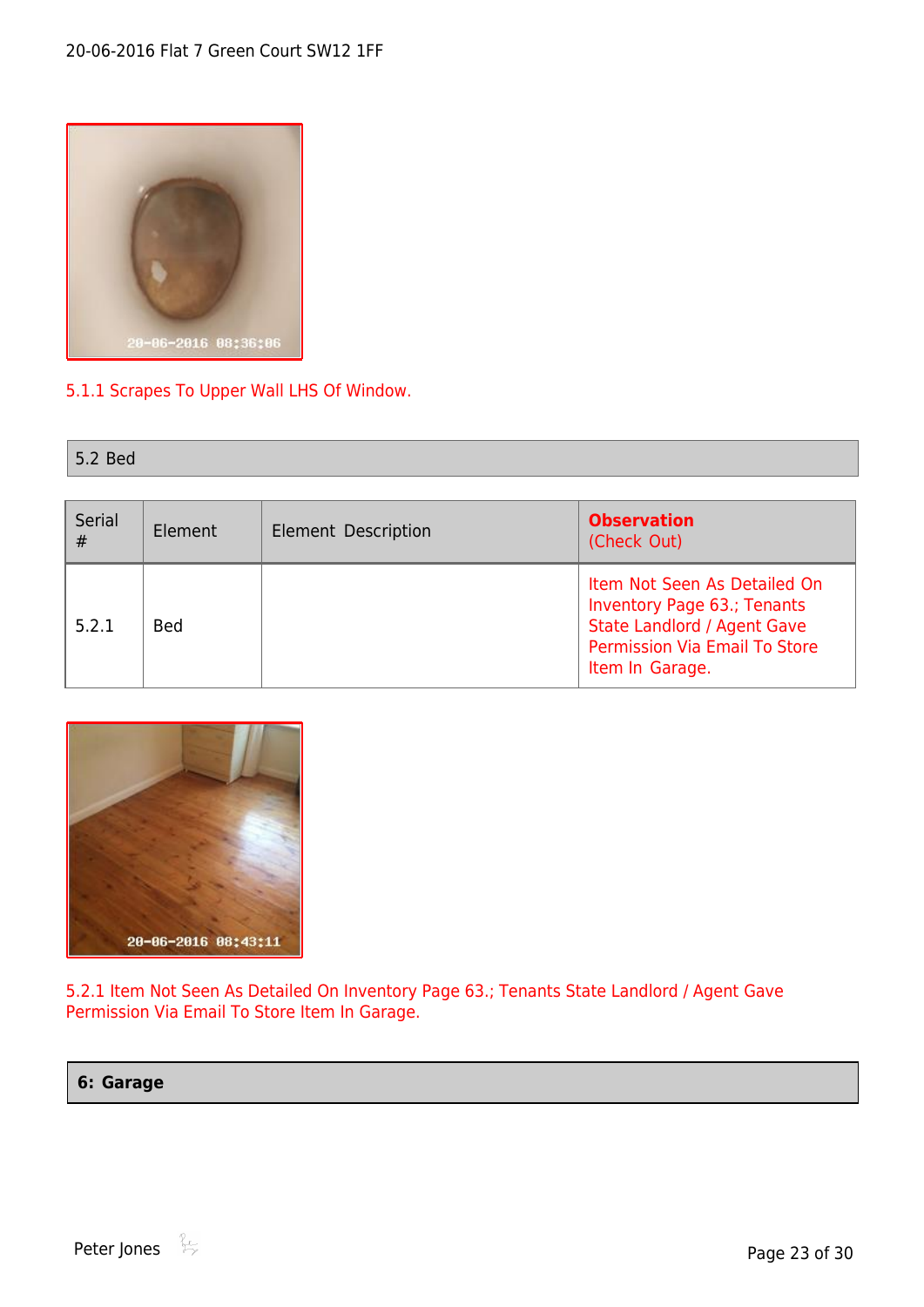### <span id="page-23-0"></span>**OBSERVATIONS SUMMARY (Check Out)**

#### **Ref Description Evidence**

1.1.1 Entrance Hallway Security / Entry Phone / Video Not Working

2.1.1 LoungeWalls / Walls Scrape and Scuff Mark To Upper Wall RHS Of Door.





2.2.1 Lounge Rug / Rug Item Not Seen As Detailed On Inventory Page 26.; Tenants State Landlord / Agent Gave Permission Via Email To Store Item In Garage.



2.3.1 Lounge Sofa / Sofa Item Not Seen As Detailed On Inventory Page 26.; Tenants State Landlord / Agent Gave Permission Via Email To Store Item In Garage.

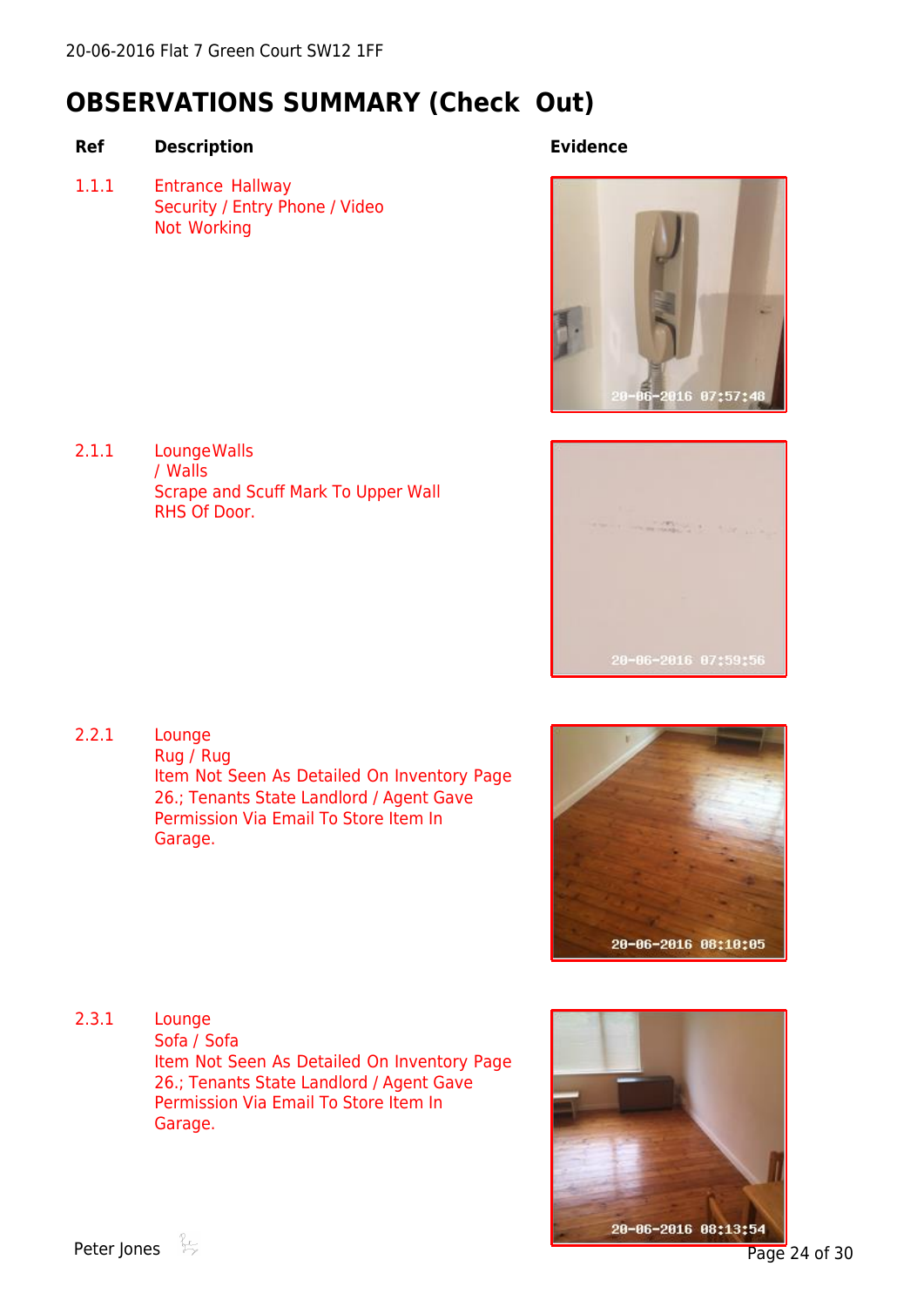2.4.1 Lounge Broadband Router / Broadband Router Item Not Seen As Detailed On Inventory Page 28.; Tenants State Landlord / Agent Gave Permission Via Email To Store Item In Garage.



3.1.1 Kitchen Kitchen Units / Kitchen Units Items Left By Outgoing Tenants With Instructions To Give To New Incoming Tenants.





3.1.1 Kitchen Kitchen Units / Kitchen Units Sticky Grease To Tops Of Wall Units - Especially Above Cooker Area

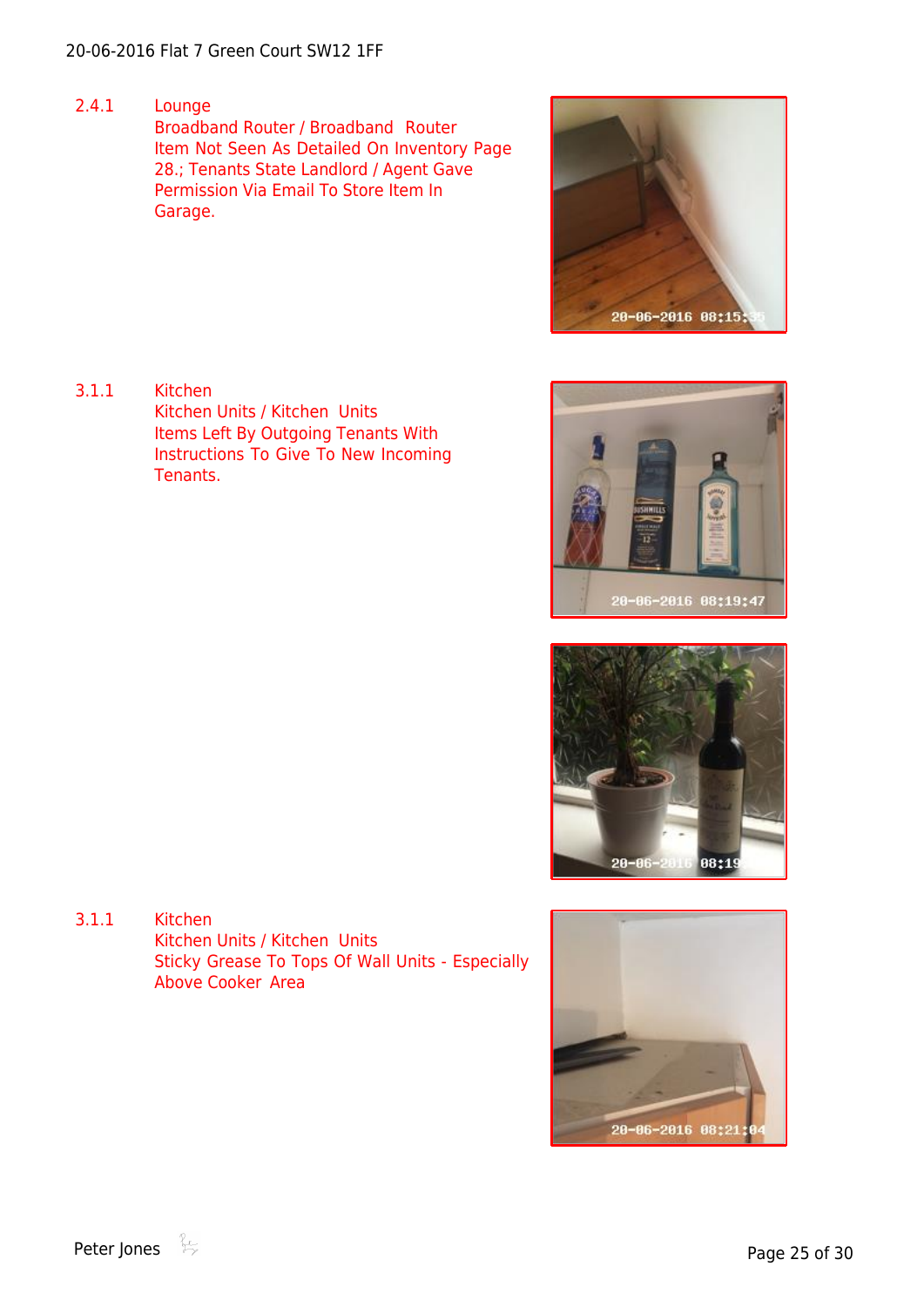3.2.1 Kitchen Washing Machine / Washing Machine Rubber Seal Stained / Dirty









3.3.1 Kitchen Fridge / Fridge Food / Drink Present

Peter Jones  $\stackrel{\circ}{\Leftrightarrow}$  Peter Jones  $\stackrel{\circ}{\Leftrightarrow}$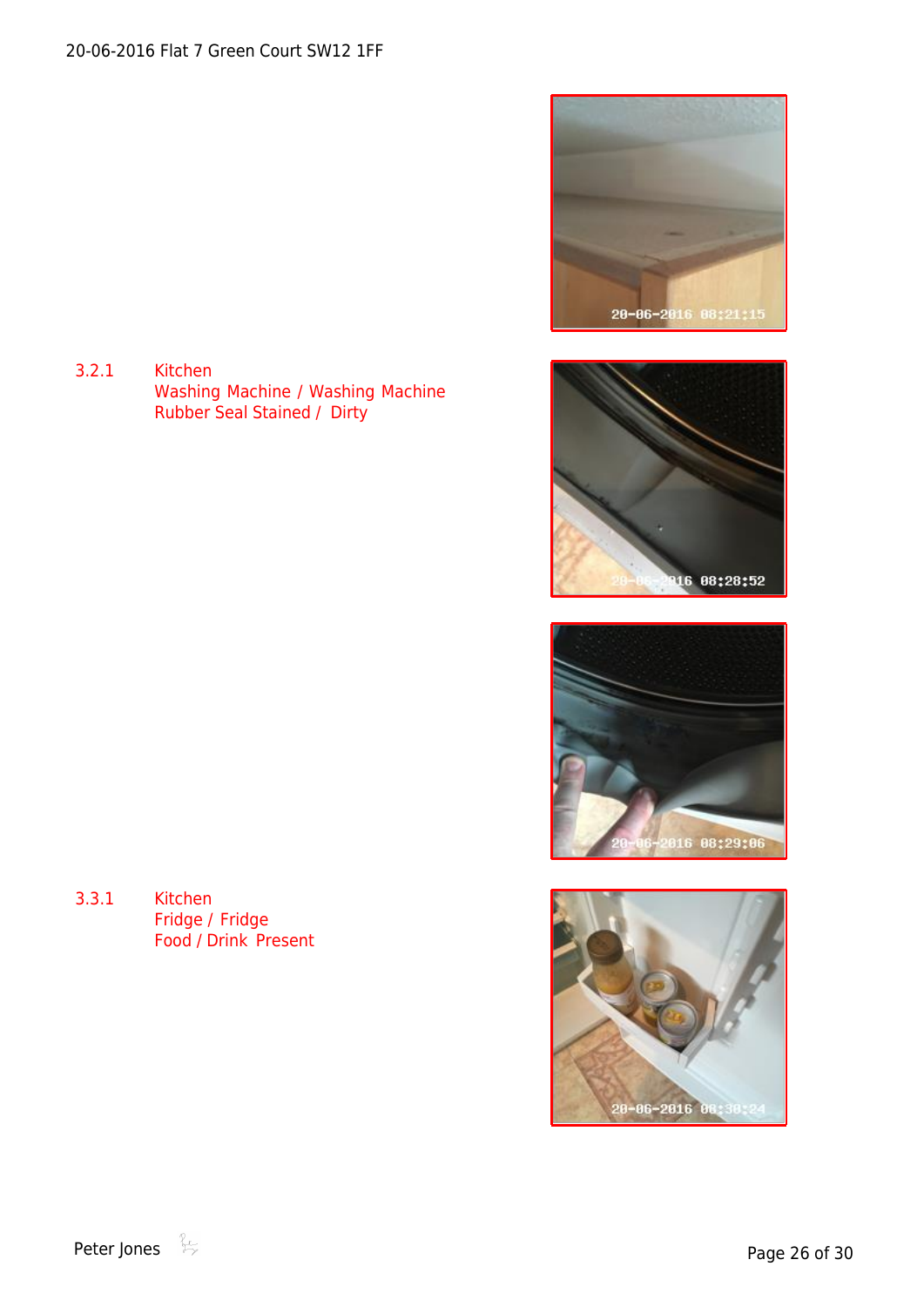

3.4.1 Kitchen Freezer / Freezer Food / Drink Present; Requires Defrosting





4.1.1 Bathroom Lighting / Surface Mounted Base Repaired By Tenants.

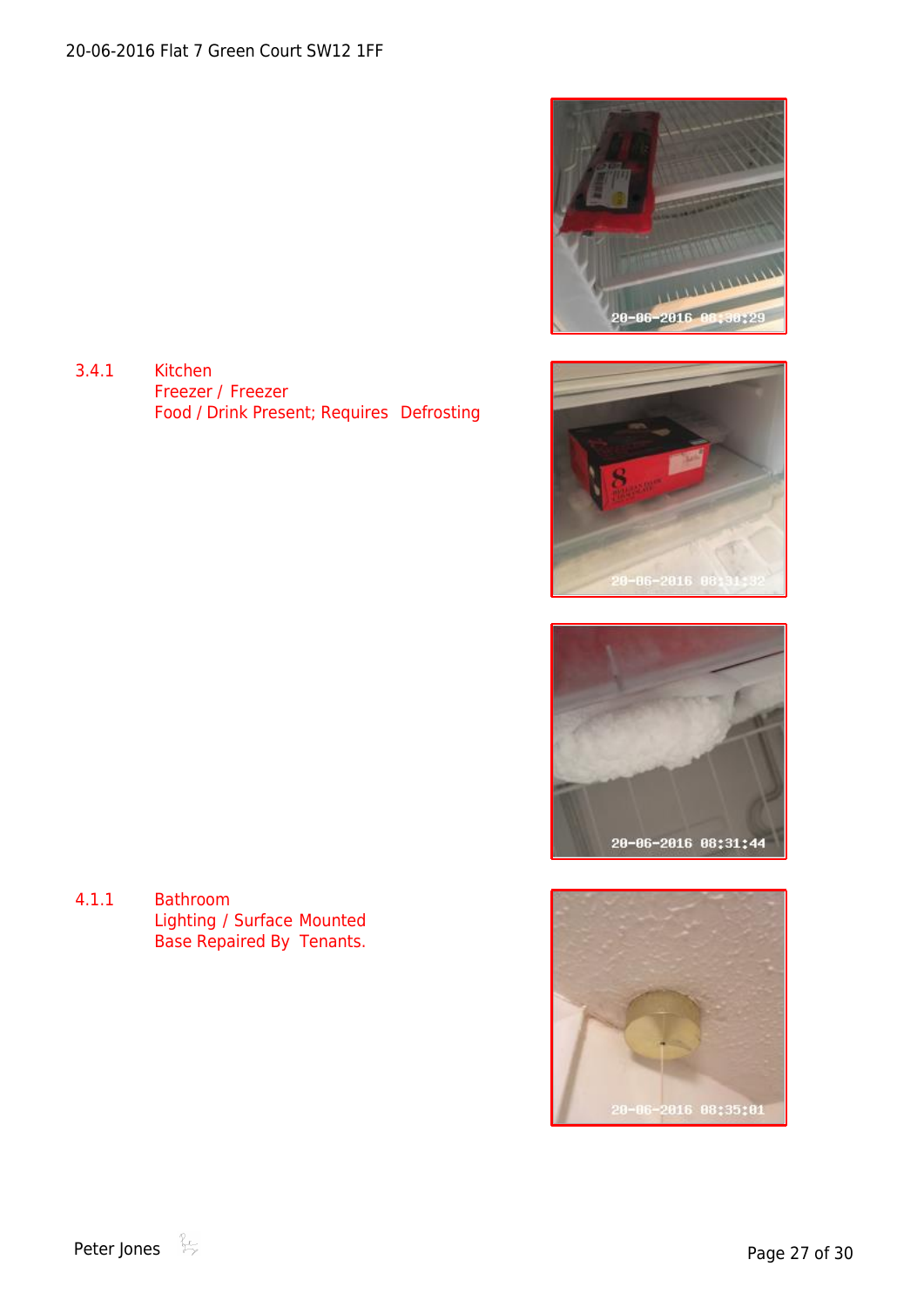4.1.1 Bathroom Extractor Fan / Extractor Fan Vent Dusty / Dirty

4.2.1 Bathroom Toilet / Toilet Discoloured Limescale To Throat





4.3.1 Bathroom Shower / Shower - Curtain & Pole Curtain Changed From Original.

4.3.1 Bathroom Accessories / Medicine Cabinet Door Now Closes Properly - Repaired By Tenant.



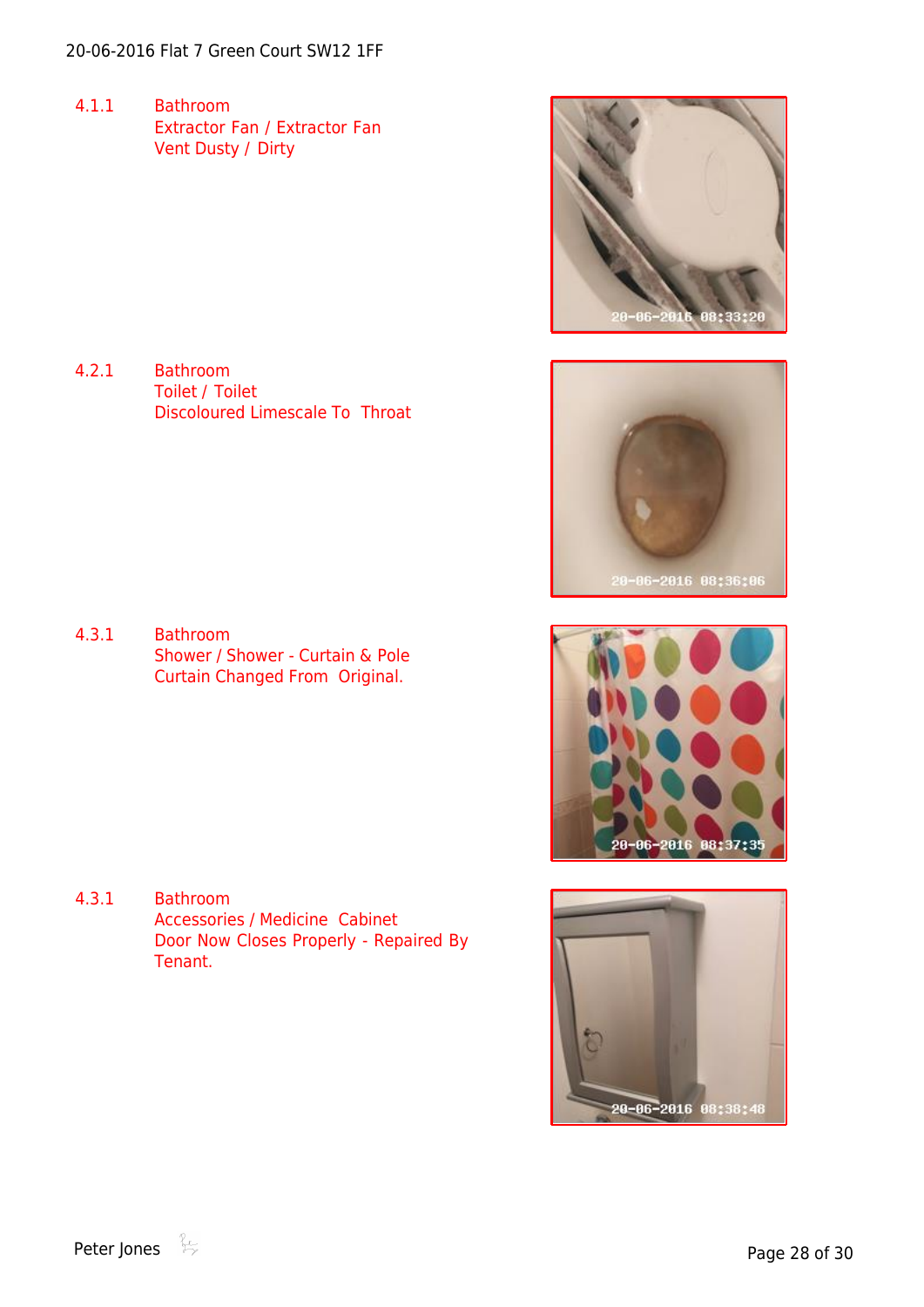5.1.1 Bedroom 1 Walls / Walls Scrapes To Upper Wall LHS Of Window.



5.2.1 Bedroom 1 Bed / Bed Item Not Seen As Detailed On Inventory Page 63.; Tenants State Landlord / Agent Gave Permission Via Email To Store Item In Garage.